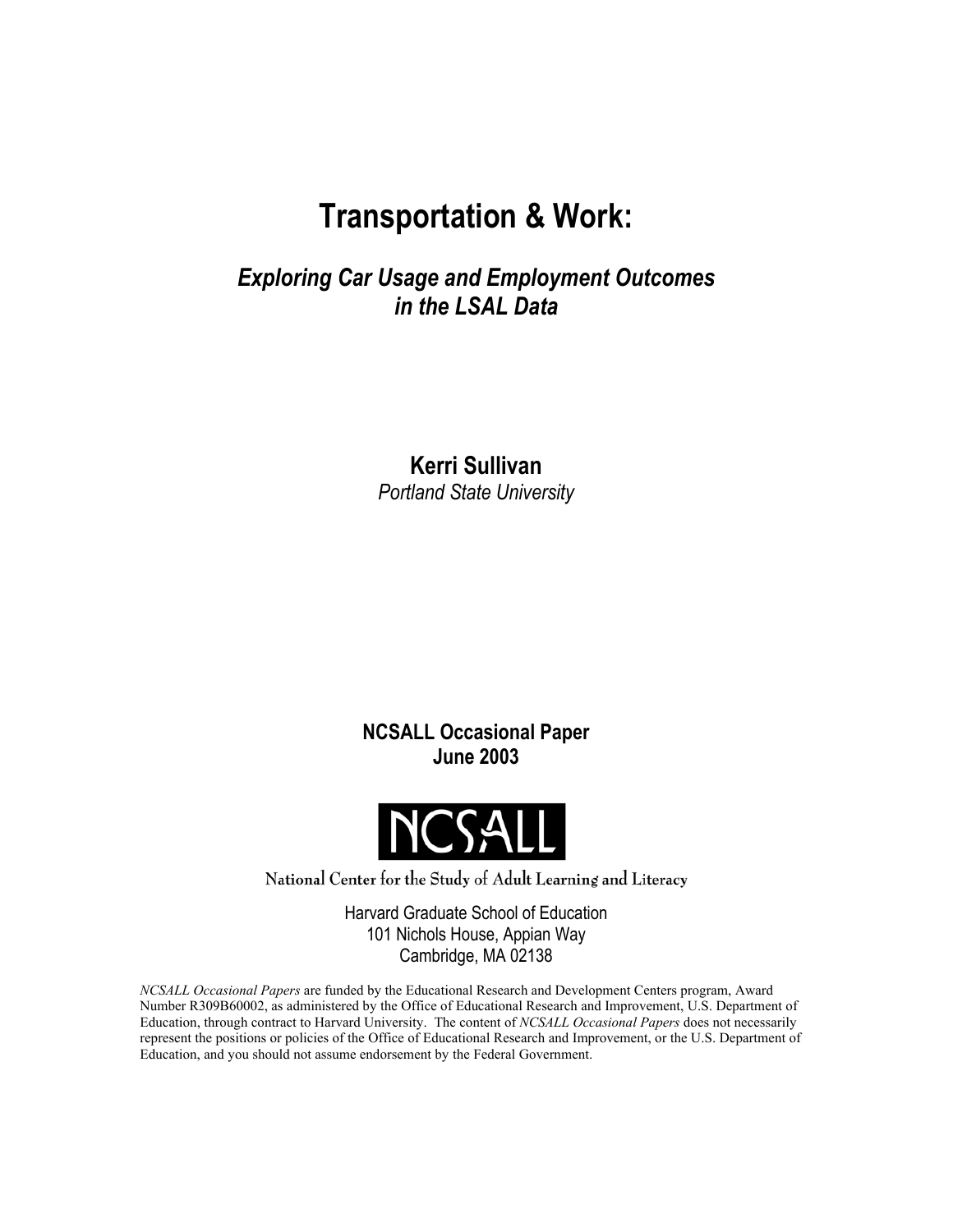# **Readers**

**Jennifer Dill**  *Portland State University Oregon*

**Clare Strawn**  *Portland State University Oregon*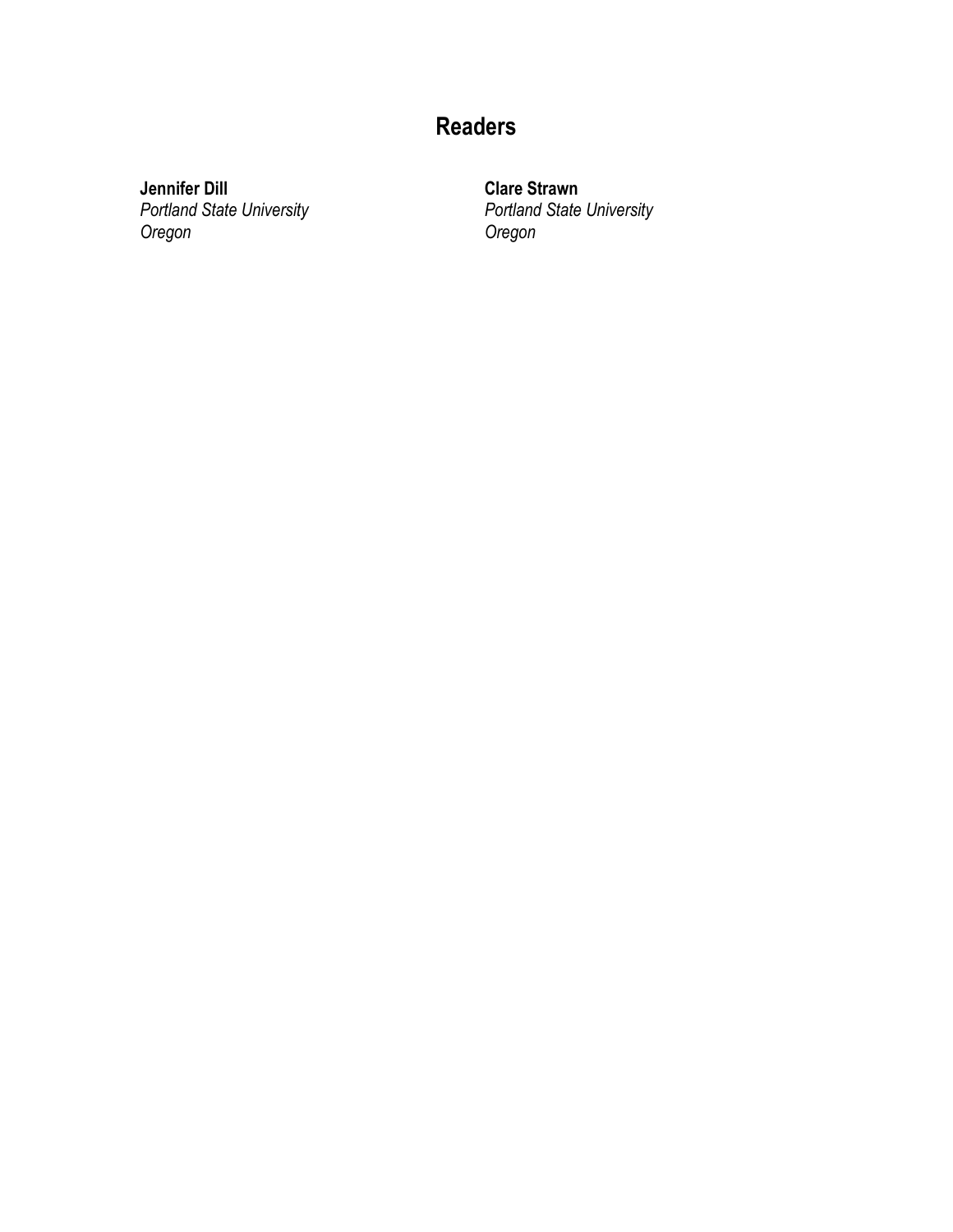# **Contents**

| What Is the Impact of Car Ownership on Non-High School Graduates?15<br>How Does the Role of Car Ownership Change in the Context of Other Factors, |  |
|---------------------------------------------------------------------------------------------------------------------------------------------------|--|
| Such As Levels of Literacy Proficiency and Social Resources? 17                                                                                   |  |
|                                                                                                                                                   |  |
|                                                                                                                                                   |  |
|                                                                                                                                                   |  |
|                                                                                                                                                   |  |
|                                                                                                                                                   |  |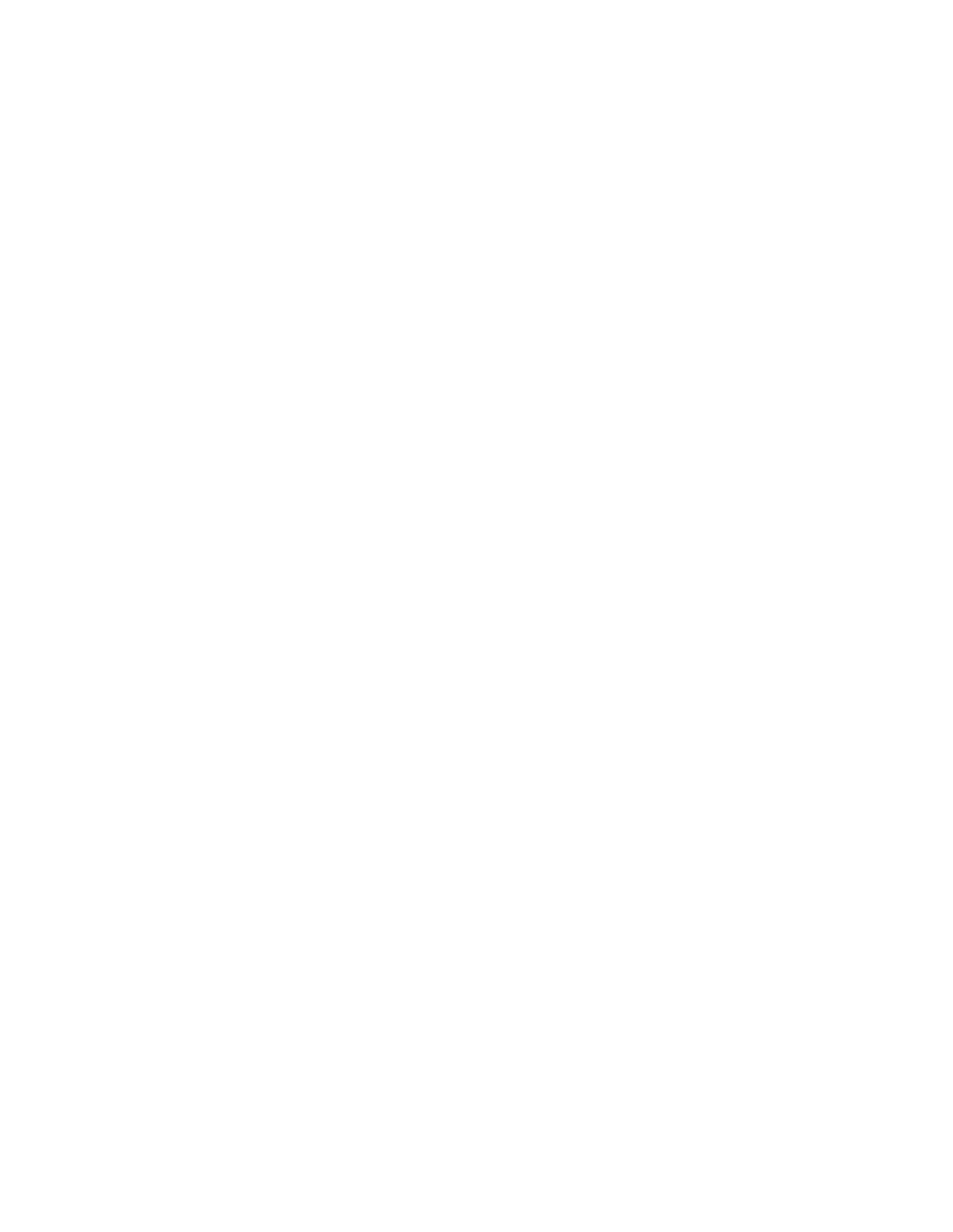## **Acknowledgement[s\\*](#page-4-1)**

<span id="page-4-0"></span>I would like to thank my readers, Jennifer Dill and Clare Strawn, for their support and guidance in the development of this project. I would also like to thank my colleagues in the field area paper seminar for their enthusiasm and feedback: Shayna Rehberg, Dan Marchand, Charl Everson, Theresa Carr, and Shannon Axtell.

This research is a secondary analysis of data from the Longitudinal Study of Adult Learning (LSAL), a project of the National Center for the Study of Adult Learning and Literacy (NCSALL) funded by the Office of Educational Research and Improvement, U.S. Department of Education. More information about LSAL is available at: [http://www.lsal.pdx.edu.](http://www.lsal.pdx.edu/)

Kerri Sullivan Transportation Planner WVTC – Wenatchee Valley Transportation Council Columbia Station, 300 South Columbia St., 3rd Floor Wenatchee, WA 98801 Ph: (509) 663-9059 Fax: (509) 663-2022 Email: kerri@wvtc.org

 $\overline{a}$ 

<span id="page-4-1"></span><sup>\*</sup> The author drafted and conducted research for this paper while enrolled as a graduate student at Portland State University. Currently, Sullivan serves as a planner for a transportation agency in Washington State. Her contact information is: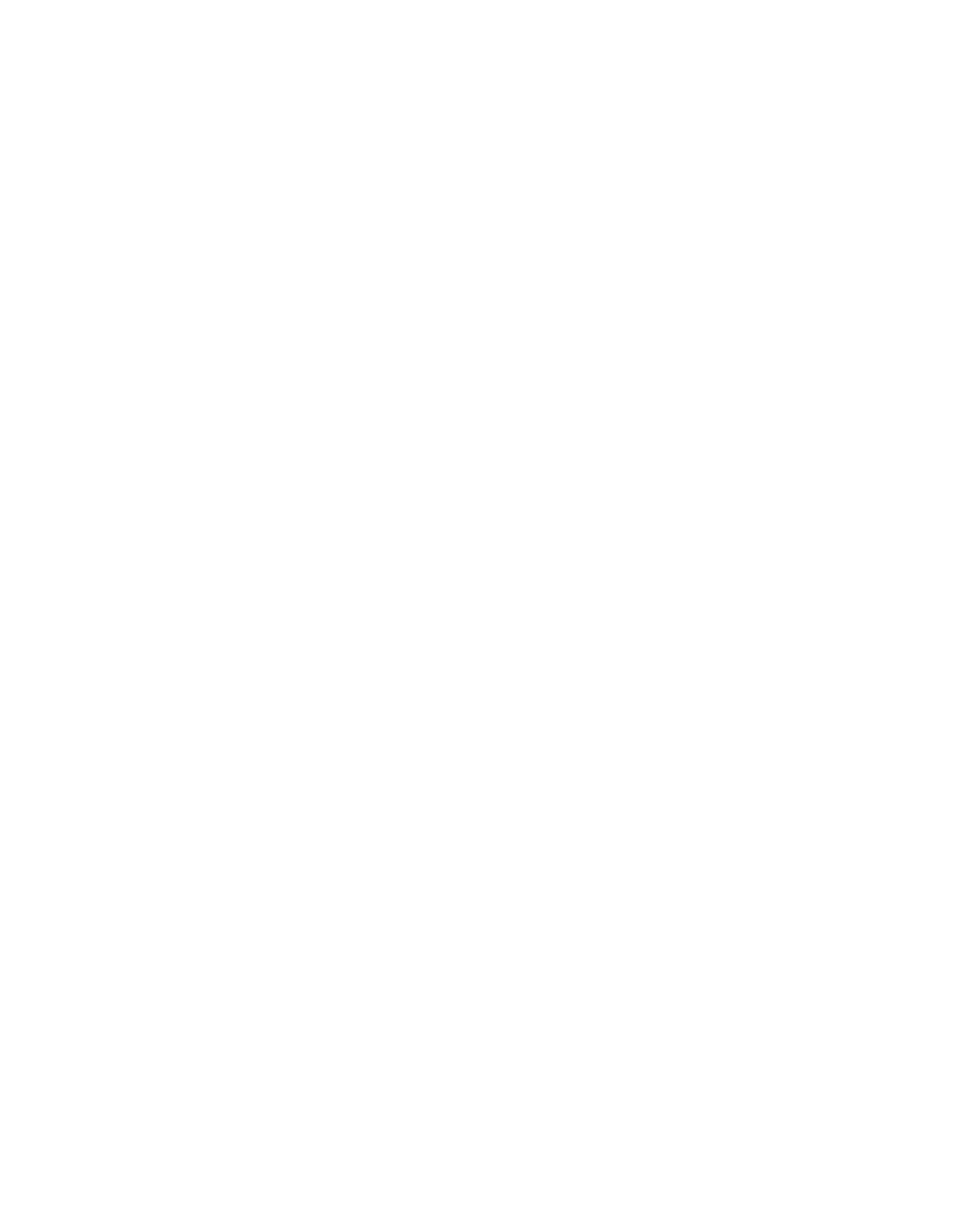### **Introduction**

<span id="page-6-0"></span>The relationship between work and transportation has long been an important focus of transportation research. After the passage of the Personal Responsibility and Work Opportunity Reconciliation Act of 1996, or "welfare reform," attention turned to the role of transportation in job search and employment outcomes. While much of the work in this area focused on the welfare-to-work transition, there is a need to expand the analysis to other factors. Additionally, there is room to improve upon the measures used to examine this issue. Data provided by the Longitudinal Study of Adult Learning provide an opportunity to conduct this type of research. Focusing on adults without a high school degree, the data set includes information on car ownership as well as employment history, literacy proficiency, and measures of social networks. This analysis addresses the role of car usage in employment outcomes such as employment status, average weekly wages, and weeks worked per year. It postulates that car ownership is an important employment tool for adults of low educational attainment in Portland, even in the context of other factors such as social networks/resources (social capital) and literacy skills (human capital).

## **Background**

#### **Literature Review**

Researchers have addressed issues of transit accessibility, spatial mismatch and the effect car ownership has on job searches as well as on employment retention, work hours, wages, and other employment outcomes. While much of the literature focuses on the welfare-to-work transition, there is growing interest in the importance of transportation for all low-income job seekers.

A number of studies cite transportation as a major problem for individuals making the transition from welfare to work. Some highlight the impact of transportation on the job search. Not having a car can pose a barrier for job seekers – for some positions, applicants without a car are not even considered. Once an individual does land a job, a lack of stable transportation often contributes to absenteeism and other problems cited by employers as some of the main reasons why those making the transition from welfare to work are not always successful (Holzer et al., 2001; Fletcher et al., 2002; Goldberg, 2001). Holzer et al. find in their survey of employers that worksites accessible by public transportation report less absenteeism than those that are less accessible (2001). Not only do transportation problems threaten employment stability, but other benefits may also be jeopardized. Welfare recipients in many states face stiff penalties if they do not meet employment requirements, including the reduction or complete loss of financial and food aid (Goldberg, 2001).

One reason why transportation presents such a problem for job searches and regular attendance of those transitioning from welfare to work is the hardship imposed by spatial mismatch. Spatial mismatch is the idea that many low-income people, especially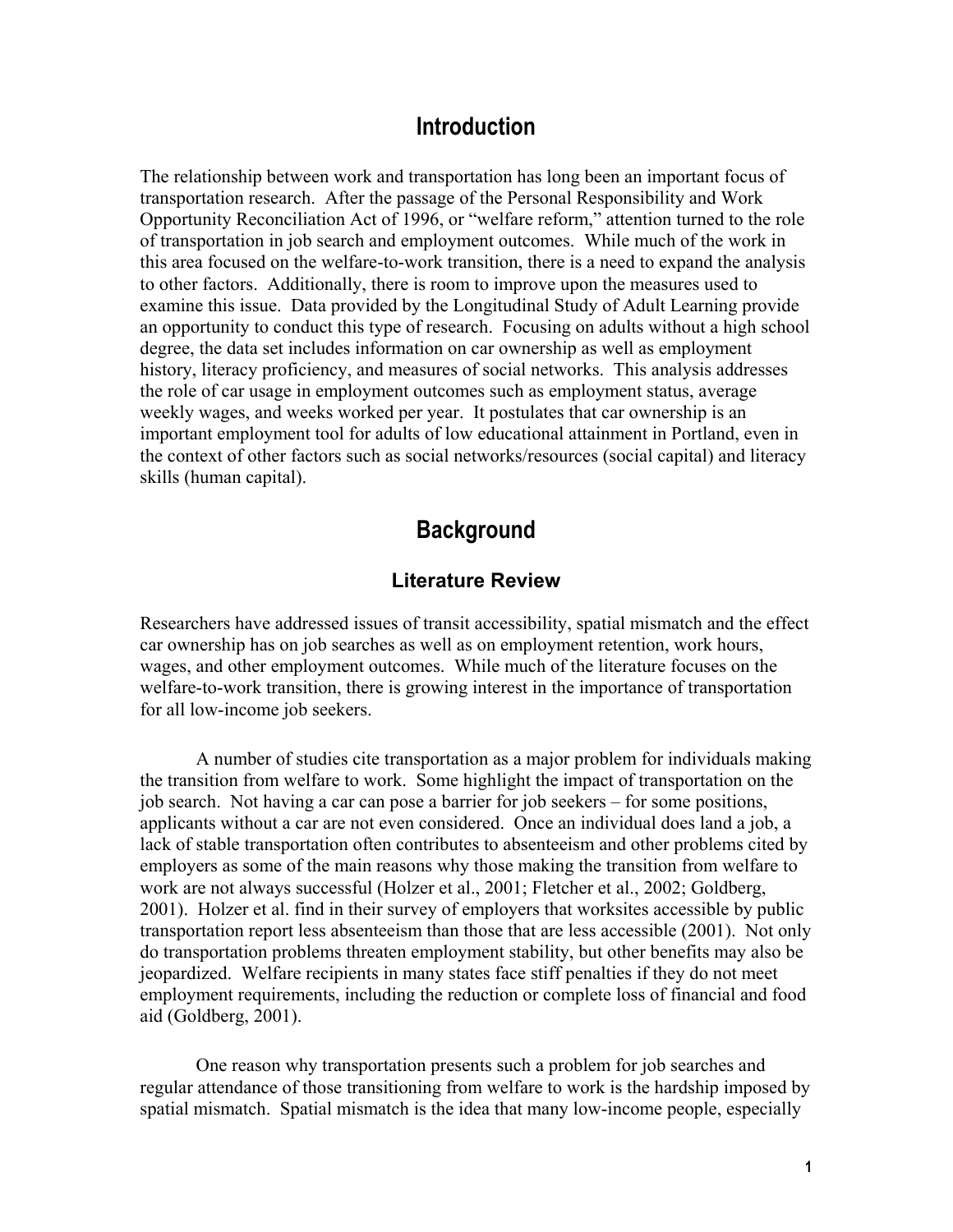welfare recipients, live in the central city. Many jobs, however, especially those most suited for those newly entering the workforce from welfare, are located in the suburbs. Some research indicates this separation is decreasing, but very slowly (Wachs & Taylor, 1998). A 1998 study by the U.S. General Accounting Office (GAO) indicated that 70 percent of jobs for entry-level workers were located in the suburbs (1998).

Getting to suburban jobs can be difficult for job seekers without cars because public transportation options are usually inadequate. Public transit often does not serve areas where suburban employers are located. Another 1998 study found that while 98 percent of welfare recipients lived within a quarter-mile of public transit, only 32 percent of entry-level jobs were located in areas in similar proximity to public transportation services (Goldberg, 2001). Additionally, transit service to suburban locations is often provided only during peak hours and does not adequately serve shift workers. It can also be prohibitively expensive for some commuters, and aid for reduced fare is not readily available in many communities (Wachs & Taylor, 1998; GAO, 1998). Finally, no matter what the quality of public transportation, the time required to use that mode causes problems for job seekers who must trip-chain, for example, to transport children to childcare. These problems also exist for suburban job seekers without cars, for the quality of public transportation between suburbs is no better than that connecting central city to suburb. In fact, many suburban employees do not locate in areas where there is public transit. In short, public transportation is not as effective a transportation option for welfare recipients transitioning to work as are cars or non-fixed route services (Blumenberg & Ong, 2001).

Many authors point to the disproportionate household responsibilities assumed by women as a contributing factor to women's differences in travel (see Spain, 1996). These additional responsibilities for children and household tasks mean that women take more trips to complete their errands and often link these trips with their commute to or from work. This implies that women have different mobility needs, and that the general transit problems described above are exacerbated for women.

Car ownership can be a mixed blessing for low-income workers. On the positive side, cars help job seekers overcome the problems presented by dependence on public transit. Spatial mismatch is no longer a barrier, as car owners can seek employment in a broader range of locations. In addition, car ownership helps those workers who have to balance other responsibilities, such as taking children to childcare. Finally, Fletcher et al. (2002) show that car ownership can improve job retention and earnings. Raphael and Rice (2002) found in their study that car ownership has a strong effect on the probability of an individual being employed as well as on the number of hours they work per week. Generally, car ownership better enables job seekers to look for jobs. They can consider work outside of regular transit service hours, and they can travel faster, more safely, and more flexibly than with public transportation (Wachs & Taylor, 1998). Even reliance on borrowing cars and carpooling can be important transportation options (Blumenberg  $\&$ Ong, 2001).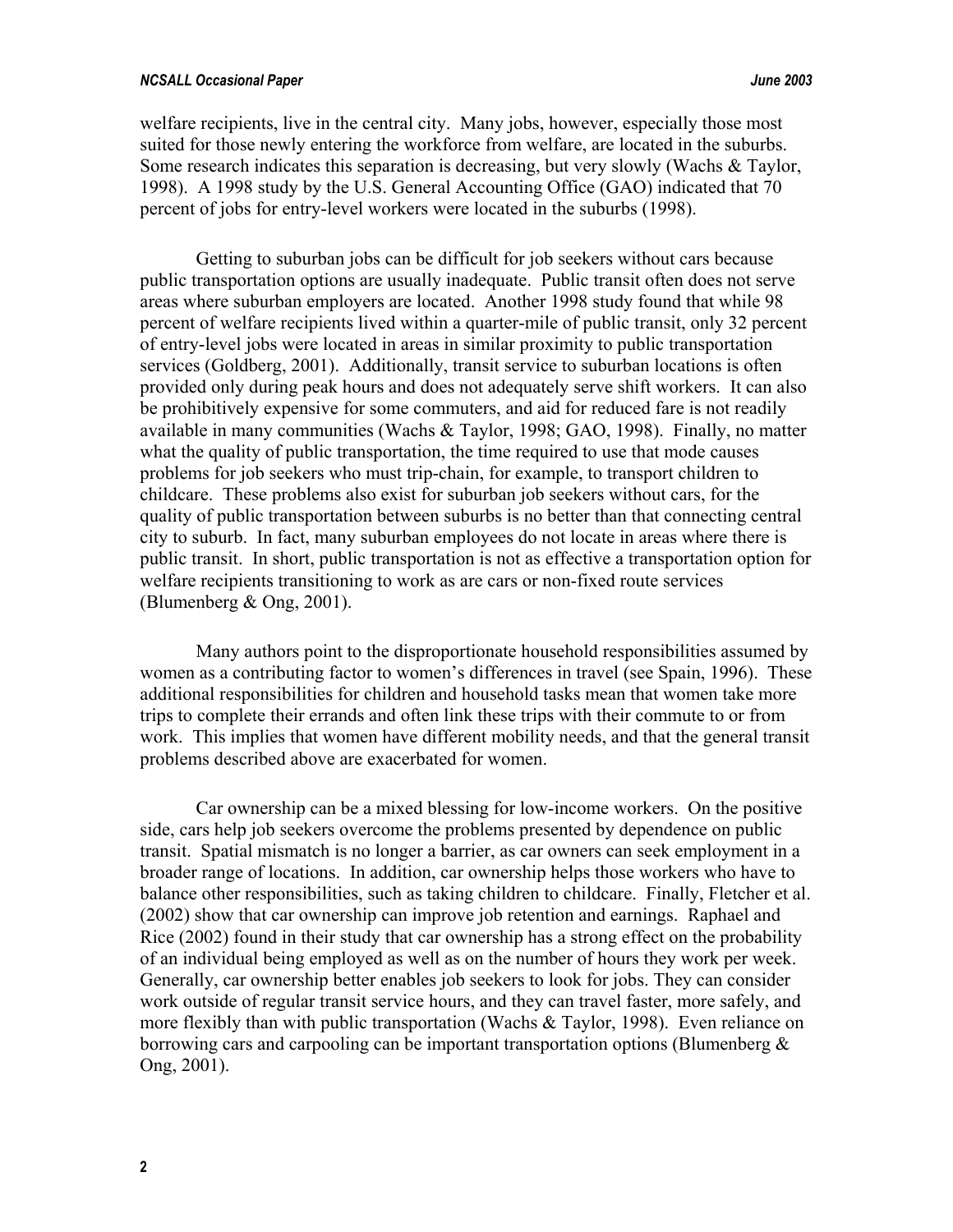#### *Transportation & Work: Exploring Car Usage and Employment Outcomes in the LSAL Data*

However, there are also substantial negative aspects of car ownership. The large expense is one example. Many of the cars owned by low-income people are older and require a lot of maintenance. The constant need for expensive repairs can be a burden for a low-income car owner (Sawicki & Moody, 2000; Goldberg, 2001). Other costs, such as insurance and fees, also add expenses. A study of low-income populations in Milwaukee found that a majority of non-drivers who had lost their car registration or driver's license lost it because of unpaid traffic fines rather than for more serious violations of traffic codes (Pawasarat & Stetzer, 1998). Also, car ownership can cause a problem for public transportation. Wachs and Taylor (1998) argue that while shuttles and other alternative transportation options can help some job seekers land a job, once they earn enough money they purchase a vehicle and abandon public transportation. As a result, the public transportation provider soon loses the critical mass of riders needed to maintain service. Finally, there are the problems associated with all single-occupancy commuting, such as increased pollution and traffic congestion.

Despite all that has been written, it remains difficult to reach firm conclusions about the importance of car ownership. The high cost of car ownership and the burden that it puts on low-income families are major problems and it is unclear if the benefits outweigh the costs. A few studies have found that improved access to public transportation can have positive effects on employment outcomes (Sanchez, 1999; Kawabata, 2003), suggesting that a strategy that focuses on improving transit service may help low-income workers.

Finally, a few authors question the importance of transportation for employment outcomes altogether. Chapple (2001) found through qualitative interviews that social networks were more important for female welfare recipients looking for work than was transportation. Brown and Barbosa (2001) found through their work with female welfare recipients that lack of transportation did not pose a substantial barrier to their ability to find and retain employment. Instead, the women in their program reported that constraints due to transportation and childcare were "socially acceptable excuses," and named other problems, such as domestic violence and substance abuse, as "real" obstacles that challenged their success in employment. Even studies that highlight the importance of transportation for employment also acknowledge the need for a wellrounded approach, incorporating other services such as skill development, job readiness, and childcare. (GAO, 1998; Fletcher et al., 2002).

Along those lines, many programs designed to ease the transition from welfare to work are focused specifically on skill development and on GED preparation. The idea is that a strong skill base is an important factor in an applicant's ability to gain employment. Studies have shown that earning a GED can, over time, improve earnings (Tyler et al., 2000).

Five years after the passage of welfare reform, the concern has moved beyond assessing only whether former welfare recipients are finding jobs. Since many people are being transitioned off the welfare rolls, and many more job seekers never received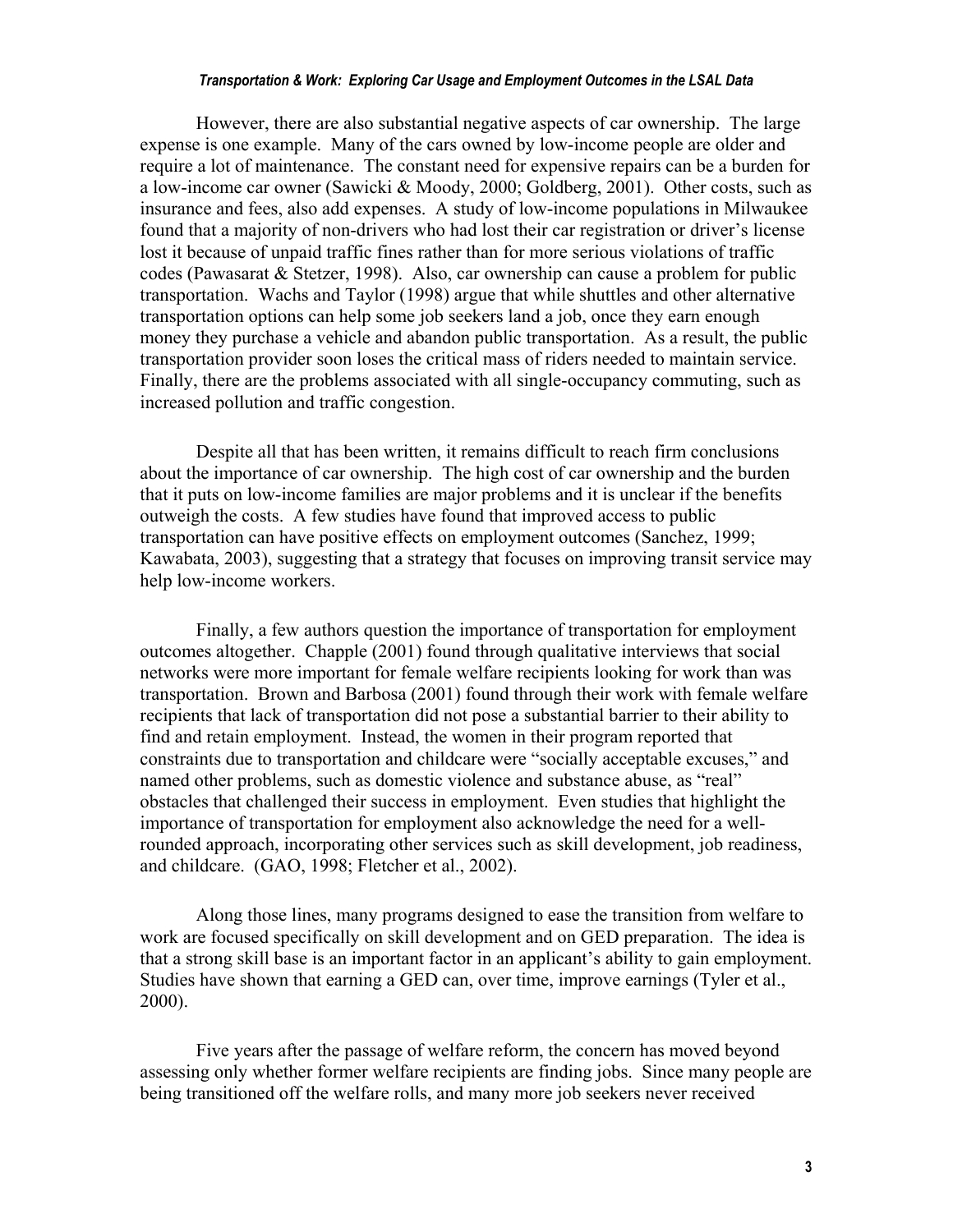<span id="page-9-0"></span>welfare in the first place, it is important to look at employment outcomes for all lowincome people (Fletcher et al., 2002). Additionally, it is clearly not enough to look only at an individual's employment status. Data concerning wage and job retention are also critical for measuring the effect of welfare reform and other policies on low-income people (Holzer et al., 2001).

The previously reviewed articles address the role of car ownership in the transition from welfare to successful employment. That research has also hinted at other personal characteristics, such as education, job skills, and social networks, that may be key to understanding employment outcomes. Few studies have had access to data sufficient to quantify these effects, however.

### **Research Problem**

The cited research demonstrates the importance of car ownership for the employment of welfare recipients, especially for women. Based on this work, one would expect that car ownership would have a positive effect on the employment status of adults in the sample of non-high school graduates. One might also expect that car ownership would be more important for women and would thus have a stronger effect on the probability of their employment. The null hypothesis, then, would be that car ownership should not have any effect on employment status, weekly wages, or weeks worked. The questions that led this research are as follows:

- 1. What is the relationship between car ownership and employment for non-high school graduates?
- 2. Do other factors such as literacy proficiency and social networks mediate the need for car ownership?
- 3. How do these effects differ between men and women?

Data from the Longitudinal Study of Adult Learning (LSAL) provide an opportunity to study the effect of car ownership on a population of adults with low educational attainment, spread across the Portland Metropolitan area. The LSAL data set includes information on work history, educational history, and personal resources. Additionally, study data include literacy scores based on a standardized literacy skills test.

The adults in the study are not all low-income. In fact, quite a few are very far from low-income. However, as all of the respondents had not earned a high school diploma or General Education Development (GED) certificate at the start of study, they comprise a group that might be assumed to be at-risk. The LSAL data provide an opportunity to look at a group that is generally lower-income with less education as a way to broaden the research beyond studies on welfare-to-work. Education levels are mostly standard across the study sample, allowing for an analysis that can identify the effect of car ownership, literacy skill level, and other factors on employment outcomes.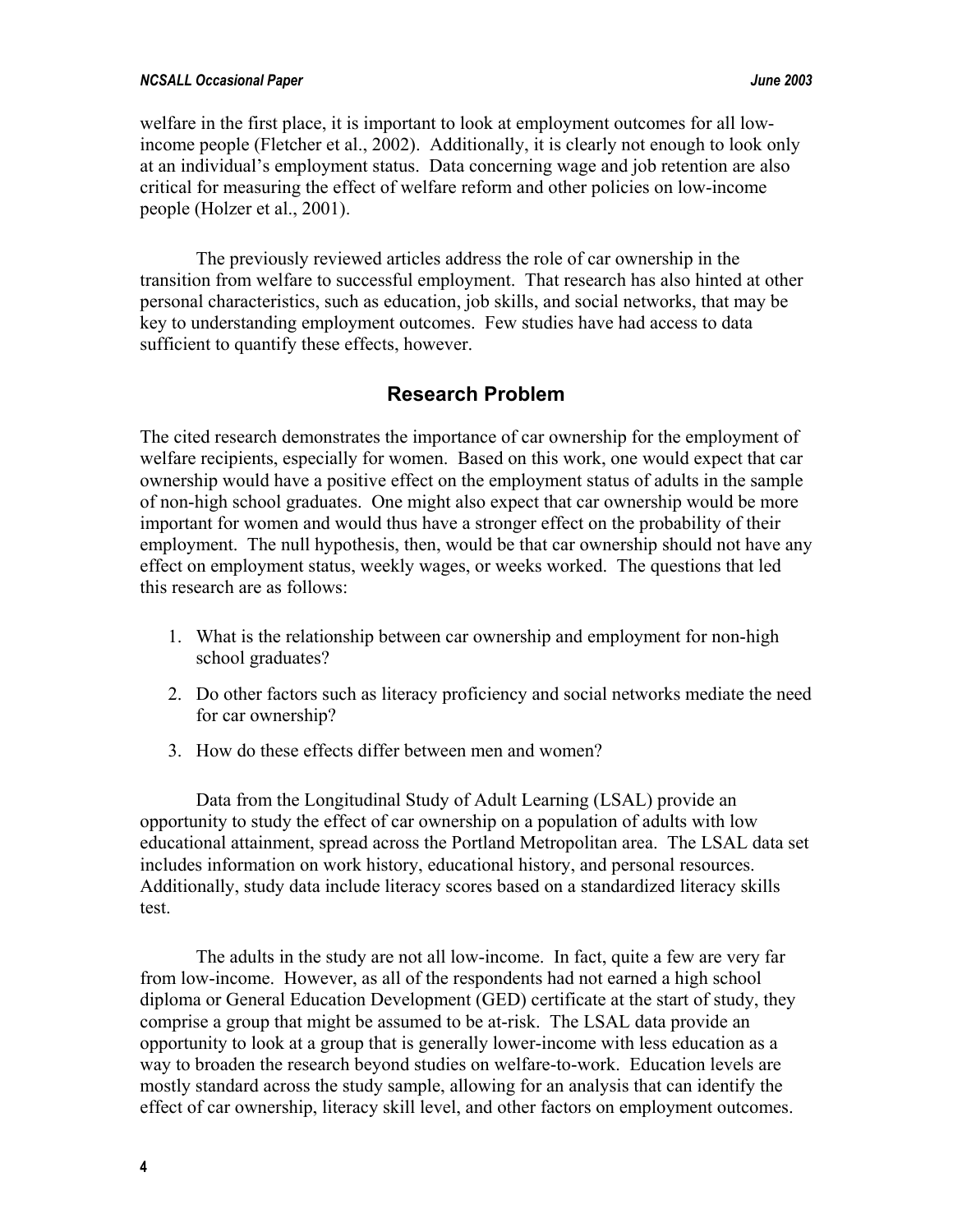# **The Longitudinal Study of Adult Learning (LSAL)**

#### **Data**

<span id="page-10-0"></span>The data come from the Longitudinal Study of Adult Learning  $(LSAL)$ , a project of the National Center for the Study of Adult Learning and Literacy (NCSALL), funded by the Institute for Education Sciences (formerly the Department of Education). The goal of the research is to better understand how adults develop literacy skills over time; how adult education programs contribute to literacy abilities; and how changes in literacy ability are related to an individual's personal, social, and economic life (Reder & Strawn, 2002). Study respondents are adults who did not earn a high school diploma or GED before 1998.

LSAL is a panel study that includes 934 respondents. Data collection began in 1998. Respondents were selected by random phone sample; the target group consisted of adults age 18-44 who had not earned a high school diploma or GED. Participants in Adult Basic Education (ABE) classes or in GED preparation classes were oversampled to create an analytic study group. Those selected are not necessarily native English speakers, but all respondents have proficient English-speaking skills. Three sets of interviews, or waves, have been conducted with panel members; the first three waves were conducted in three consecutive years. The study is currently in its fourth wave of data collection. The fourth wave began two years after the third, and the fifth and final wave of data will be collected 2004–2005. A retention rate of 90 percent of panel members has been achieved through quarterly communications via phone, email, mail and/or visits with respondents and their contacts.

Data are collected through in-depth, in-person interviews. The interview queries respondents about their work history, participation in classes, self-study, and a variety of other topics. The sessions also include the Test of Applied Literacy Skills  $(TALS)^2$  $(TALS)^2$ standardized assessment of literacy. A literacy score is generated based on a range of points and is measured in five levels of literacy function.

Finally, it is important to note that all cases in this analysis were weighted to correct for sample bias. Respondents who were enrolled in classes were over-sampled in Wave 1 over those not enrolled in classes in order to provide additional data about the classroom experience. The weighting procedure standardizes all data so analysis may be generalized to the entire Portland regional population of adults who, in 1998, had neither a high school diploma nor a GED.

 $\overline{a}$ 

<span id="page-10-1"></span> $<sup>1</sup>$  The data will be available for public use only after all data is collected and primary analysis completed.</sup> Contact the [author](#page-4-0) for more details on the statistical procedures utilized in the analysis.<br><sup>2</sup> The TALS is a product of the Educational Testing Service (ETS). For more information on the test, see:

<span id="page-10-2"></span>http://[www.ets.org/testcoll/index.html.](www.ets.org/testcoll/index.html)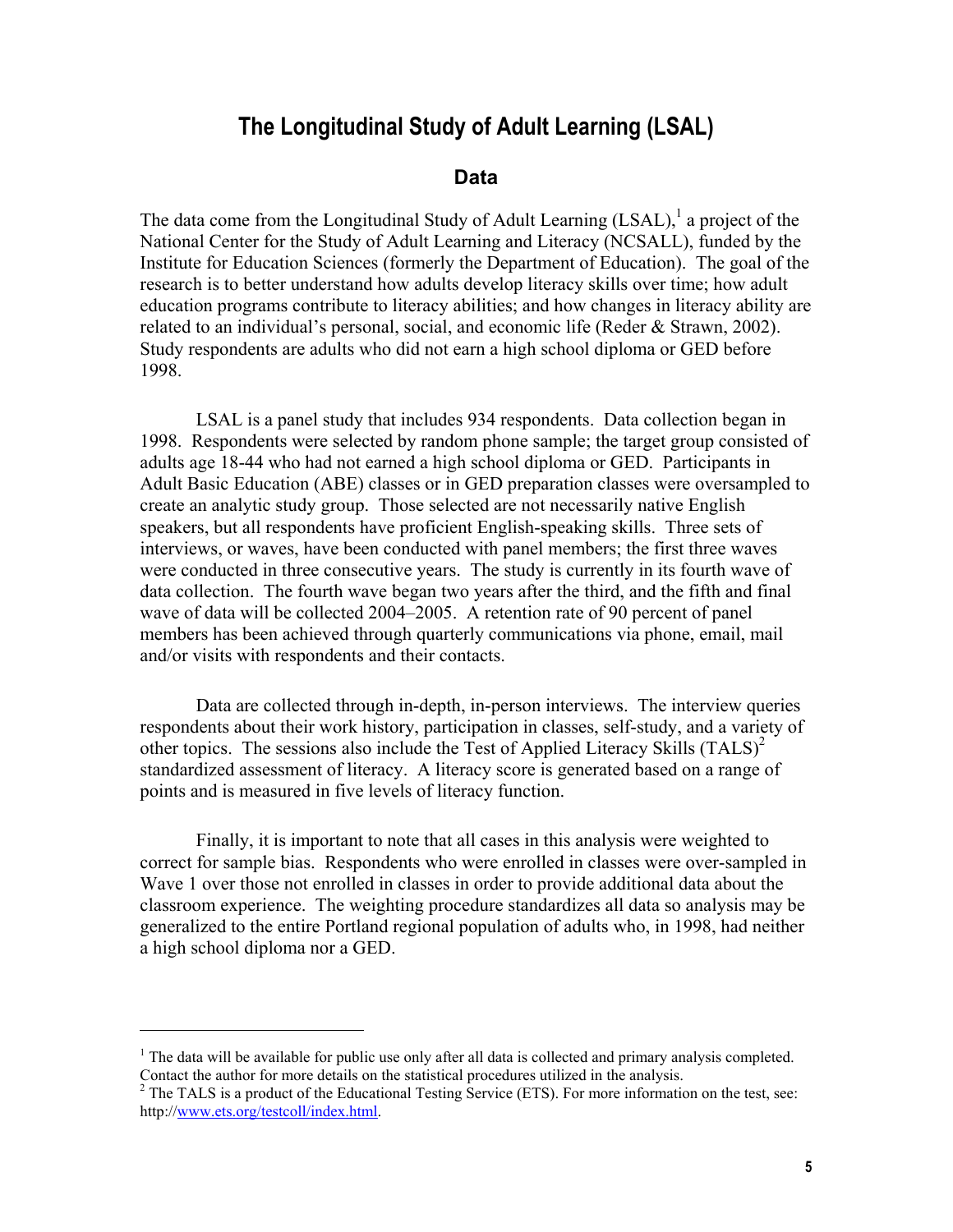### **Comparison of LSAL and the Portland Metropolitan Region**

<span id="page-11-0"></span>Table 1 provides a comparison between study respondents and the population of the Portland tri-county area, which includes Clackamas, Multnomah, and Washington counties. This does not in any way make for a perfect comparison, mainly because the study population focuses specifically on adult, non-high school graduates, while the Portland area data comes from the 2000 Census and includes the entire population. The numbers are meant to give an "order of magnitude" look at how the study sample differs from the Portland population, and to highlight the similarities. Age is not reported; the LSAL range is fixed because the sample was limited to participants who were between 18 and 44 years of age in 1998. Respondents' ages fell between 21 and 48 at Wave 3.

|                                         | LSAL <sup>3</sup> | Portland<br><b>Tri-County</b><br>Area <sup>4</sup> |
|-----------------------------------------|-------------------|----------------------------------------------------|
| Women                                   | 49.1              | 51.3                                               |
| Men                                     | 50.9              | 48.7                                               |
| Minority                                | 34.6              | 17.2                                               |
| African American                        | 11.0              | 2.9                                                |
| Asian                                   | 4.0               | 5.2                                                |
| Latino                                  | 10.2              | 8.0                                                |
| Native American                         | 13.0              | 0.8                                                |
| White                                   | 62.4              | 82.8                                               |
| Married at Wave 3                       | 53.9              | 55.0                                               |
| Born out of the U.S.                    | 10.0              | 11.9                                               |
| Has GED or HS Diploma                   | 16.3              | 87.4                                               |
| At or Near Poverty Level                | 20.5              | 9.1                                                |
| Median household income                 | \$33,800          | \$48,500                                           |
| Average household size                  | 3.74              | 2.53                                               |
| Percent at Level 1 literacy proficiency | 10.5              | 15.0                                               |

#### **Table 1. Descriptive Statistics, Comparison of LSAL and Portland Tri-County Area**

These descriptive data yield a few interesting findings. First, minorities represent a higher percentage of respondents in the study than they do in Portland. The difference in poverty level between the two groups is also noticeable. At Wave 3, 20.5 percent of respondents were at or near the poverty level, compared to only 9.1 percent of the threecounty population overall living at or below the poverty level.

The issues on which little difference between the two groups can be detected are also interesting. The percent of respondents who were married was similar to those married in Portland overall. The proportion born out of the U.S. was also similar in both

 $\overline{a}$ 

<span id="page-11-1"></span><sup>&</sup>lt;sup>3</sup> This is the weighted LSAL study sample as described in Section 3.<br><sup>4</sup> Demographic data como from Consus 2000 Summary File 3 (SF 3).

<span id="page-11-2"></span>Demographic data come from Census 2000 Summary File 3 (SF 3) – Sample Data. Literacy data come from The State of Literacy in America (1998).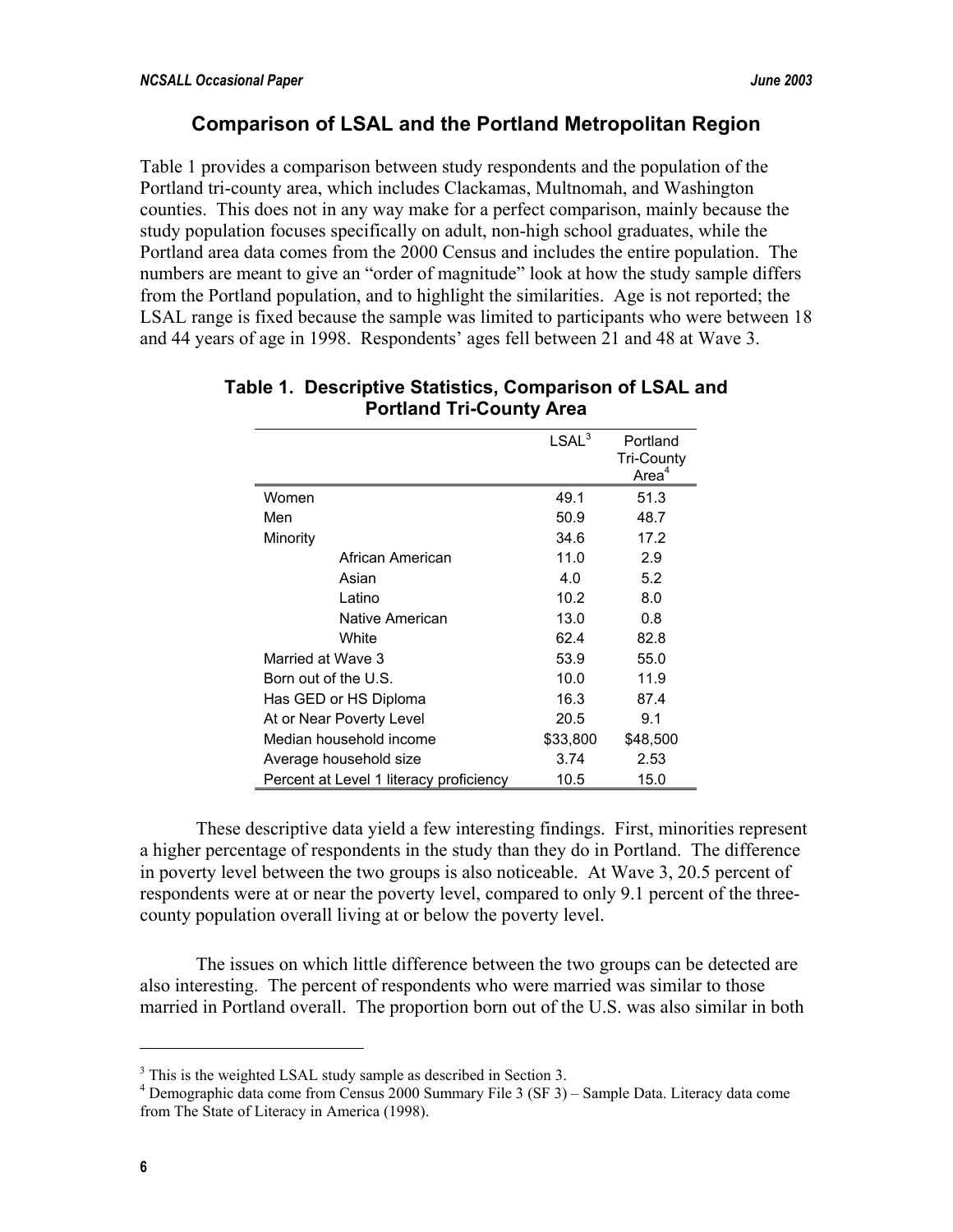<span id="page-12-0"></span>groups. As expected, the percentage of respondents who had earned a GED or high school diploma between 1998 and the 2000–2001 study year was much lower than for Portland overall. Interestingly, employment rates were higher for study respondents than for the Portland three-county area ,but median household income was lower for the former. Household size was larger in the study sample than for Portland overall.

### **Why This Data Set Is Useful**

While the focus of the LSAL is on literacy, the data provide information on many aspects of the respondents' lives, such as family life, work history, educational history, and formal and informal learning experiences. Since the study collects data not only on primary modes of transportation and work history but also education and social life, the LSAL allows for a unique analysis of the effect of car ownership in the context of other respondent characteristics. These include literacy level (based on a standardized test) and social networks (based on a series of questions about the assistance from friends to which respondents have access). The sample used in this analysis focuses on respondents who were active in the workforce and living in Oregon during the third year of data collection, 2000–2001. Results can be generalized to adults meeting that profile in the Portland Metro area.

While previous research has addressed the link between car ownership and employment, this analysis is unique for a number of reasons. First, this study addresses a different demographic group than those examined by previous studies, where education level is generally the same across the whole sample. Much of the previous research has focused on welfare mothers. By contrast, while the LSAL group does include persons atrisk of becoming low-income or falling into poverty, many respondents in the sample do not fit that description. In fact, only five percent of respondents received welfare benefits in the year prior to data collection. Approximately sixteen percent received food or housing support. Therefore, the data provide an opportunity to examine the factors that influence the entire range of income levels represented in the sample. Second, the analysis includes two variables that have not appeared in this form in other studies. The first is the literacy proficiency score, not assumed based on education level but measured through a standardized test. The second element is the inclusion of the social resources variable, which operationalizes "social networks" and measures the amount of resources an individual has to help them when they need it. The variable takes into account whether or not a person has friends and family members to help them with childcare, transportation, and money.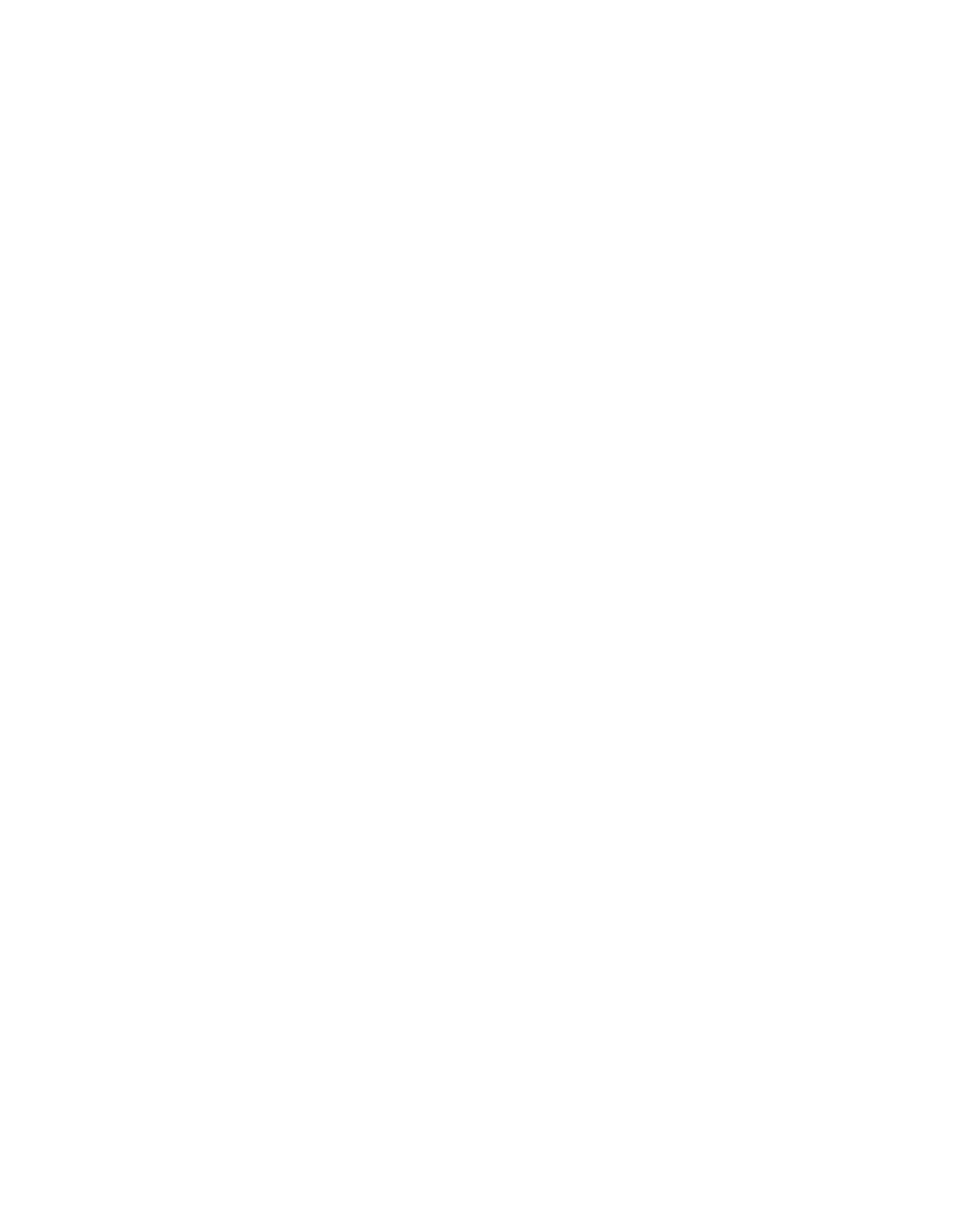# **Methods**

<span id="page-14-0"></span>The following regression models test the research questions listed on page five. They focus on three employment outcomes: employment status, average weekly wage and

| <b>Model</b> | Type of<br><i><b>Analysis</b></i> | <b>Dependent Variable</b>                | <b>Equation</b>                                                                                                                                                                                              |
|--------------|-----------------------------------|------------------------------------------|--------------------------------------------------------------------------------------------------------------------------------------------------------------------------------------------------------------|
| Model 1      | Logistic<br>Regression            | <b>Currently Employed</b><br>(Yes or No) | The log of E (whether or not someone is employed) is<br>predicted by D (demographic controls), C (car<br>ownership), H (human capital measures of GED and<br>literacy proficiency), and S (social resources) |
| Model 2      | Linear<br>Regression              | Average Weekly<br>Wage                   | WW (weekly wage) is predicted by D (demographic<br>controls), C (car ownership), H (human capital<br>measures of GED and literacy proficiency), and S<br>(social resources)                                  |
| Model 3      | Linear<br>Regression              | Weeks Worked Last<br>Year                | WKW (weeks worked) is predicted by D (demographic<br>controls), C (car ownership), H (human capital<br>measures of GED and literacy proficiency), and S<br>(social resources)                                |

**Table 2. List of Regression Models** 

weeks worked per year. The differences between men and women are measured by running the models for the entire sample and for men and women separately. They are listed in Table 2.

### **Discussion of Variables**

### **Dependent Variables**

The three dependent variables are tested because each offers a different measure of employment outcomes. In order to gauge individuals' success and stability in work, simply understanding whether or not someone is employed on a given day is inadequate. Wage and retention, as measured by average weekly wage and weeks worked per year, must also be taken into account.

### **Independent Variables**

 $\overline{a}$ 

Independent variables were identified in the literature and included based on a test of significance.<sup>5</sup> Some variables that did not meet the significance test, such as minority status and high school diploma/GED, were included based on the theoretical model used in the analysis. The independent variables are listed in Table 3.

<span id="page-14-1"></span> $<sup>5</sup>$  Variables tested at a level of .05 significance. See Hosmer and Lemeshow, 1989.</sup>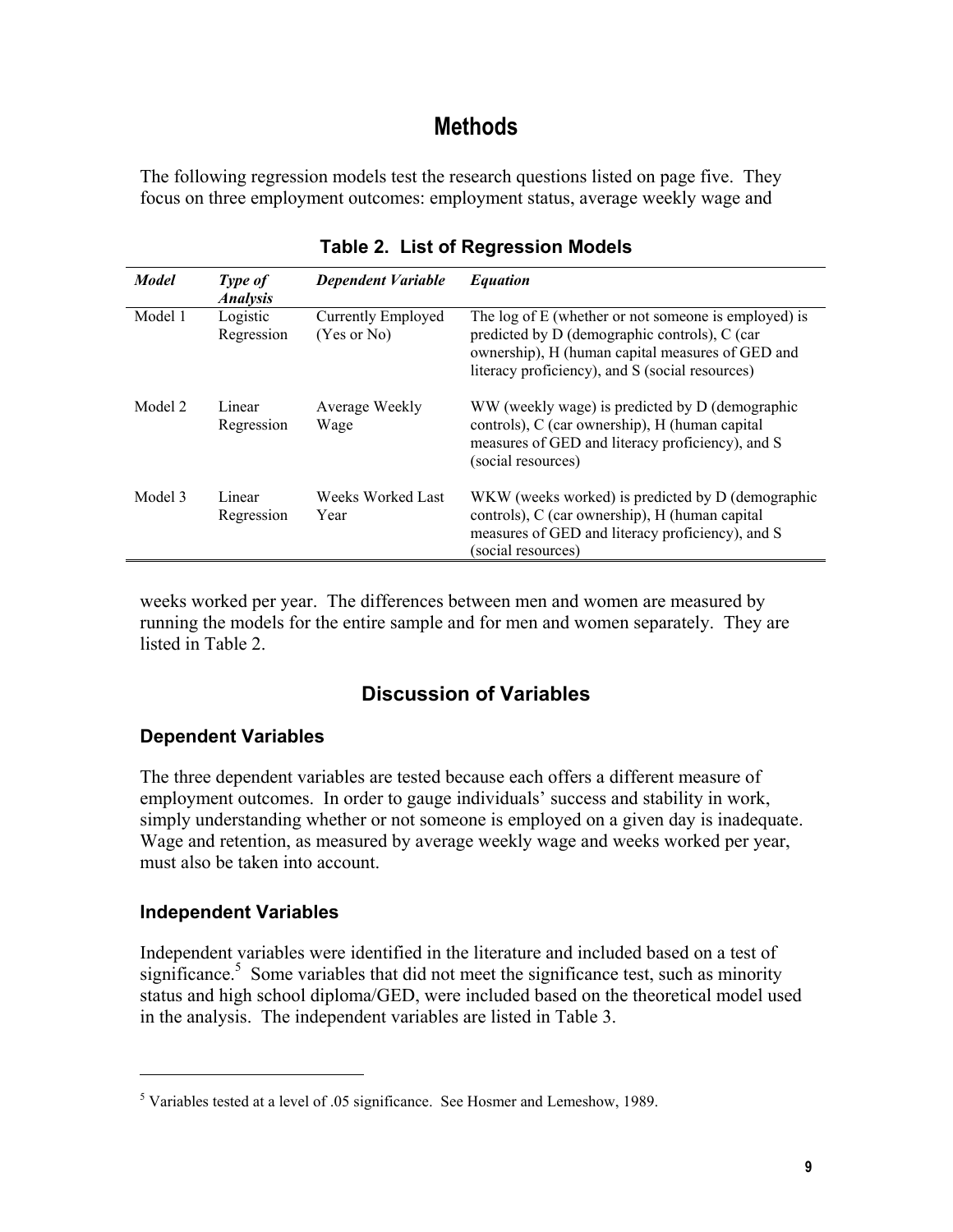| <b>Independent Variable</b> | <b>Description</b>                                                                                                     |
|-----------------------------|------------------------------------------------------------------------------------------------------------------------|
| Female                      | Respondent's gender (1 = female, $0 =$ male)                                                                           |
| Age at Wave 3               | Respondent's age in 2000-2001                                                                                          |
| Has Children Under Age 2    | Indicates whether or not the respondent has a young child in 2000-2001                                                 |
| Minority                    | Indicates that respondent has identified himself/herself as African<br>American, Asian, Latino, or Native American     |
| Own Car                     | Indicates that respondent identified "My own car" as primary mode of<br>transportation                                 |
| High School Diploma/GED     | Indicates that respondent earned a high school diploma or GED before<br>2000-2001 but after recruitment into the study |
| Literacy Score              | The respondent's score on the TALS literacy test                                                                       |
| Social Resources Factor     | A factor score based on respondent's access to help and assistance from<br>friends and family                          |

#### **Table 3. Independent Variables**

#### **Demographic Variables**

The models use age, gender, and minority status including African American, Asian, Native American and Latino. Martial status is excluded because of its high level of correlation with other variables in the model, such as age. This study uses "child under two years of age" as an indicator for young children.

#### **Workforce Status**

Respondents who were not active in the workforce in Wave 3 were excluded from the analysis to eliminate error associated with including those not looking for work. Cases were excluded if the respondent was out of work longer than 26 weeks and indicated that he or she was not job-hunting while out of work because of other activities such as homemaking, illness or disability, or school or training. Other studies, such as Raphael and Rice (2002), use a variable indicating student status to account for those out of the workforce due to school or training.<sup>[6](#page-15-0)</sup>

1

<span id="page-15-0"></span><sup>&</sup>lt;sup>6</sup> LSAL respondents who lived outside of Oregon are excluded from the analysis, so all data pertains to the Portland Metro Area. It is safe to assume for this analysis that labor markets are comparable within the region, so it was not necessary to account for this variance in the model. It is possible that a few of the respondents in the sample live in Oregon but outside of the Portland Metropolitan region. There are not enough of these cases to affect the analysis, however, nor would the labor market differences be substantial enough to skew the results.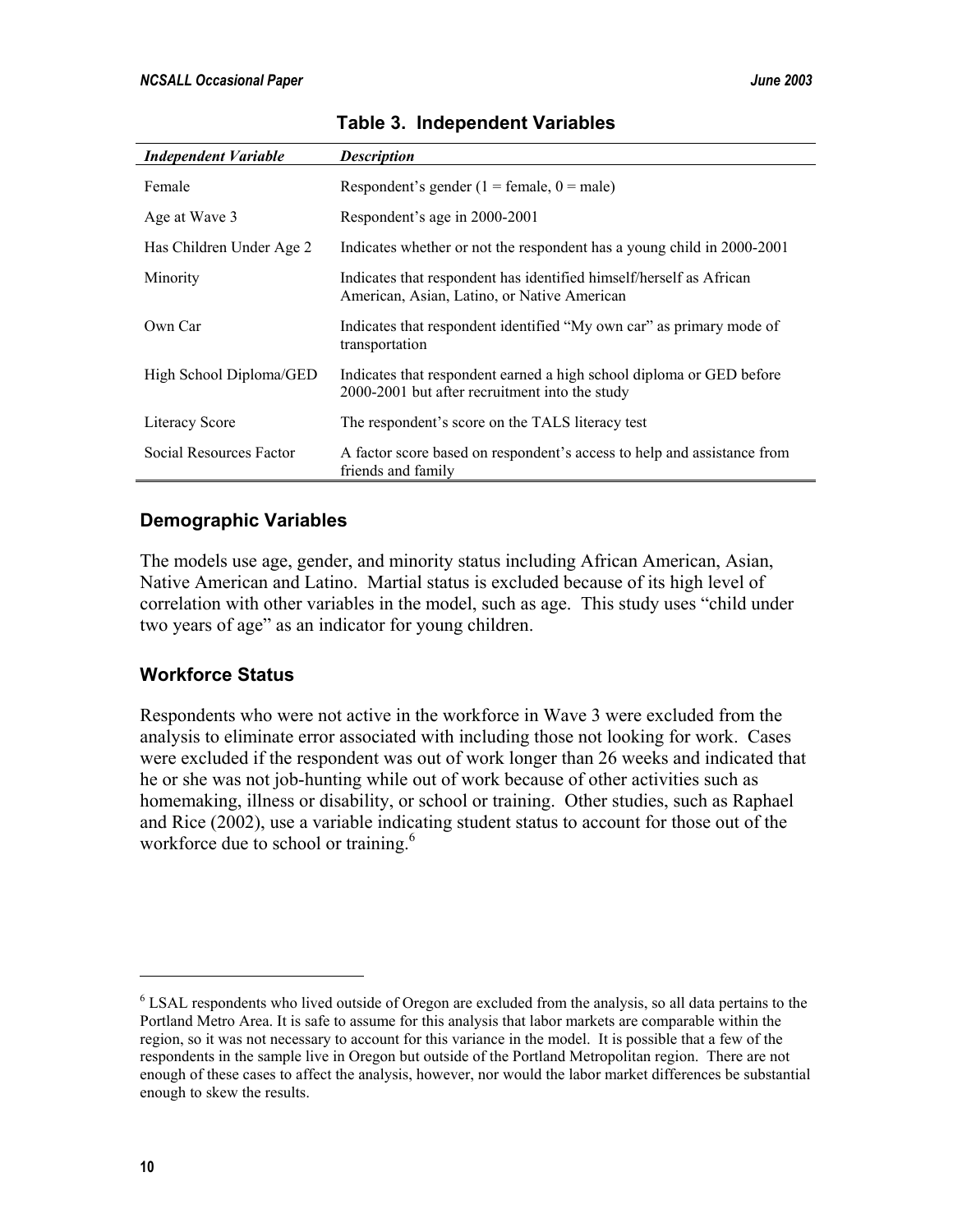### **Car Ownership**

The LSAL survey asks respondents about their primary mode of transportation and provides four possible responses: "My own car," "Someone else's car," "Public transportation," "Other: bike, walk, etc.'" The dummy variable included in the model is derived from this survey question, and indicates those respondents who own a vehicle and who use it as their primary transportation mode. While the measure may exclude some who own a vehicle but do not often drive and choose to use public transit or another mode, the high cost of car ownership suggests that this would not be very common among respondents in this sample. Other research (Raphael & Rice, 2002) uses data that show the presence of a car in a household. So, even in a situation where there is one car for a two-adult household, both adults may be listed as car owners. The LSAL variable may be a better measure of car access because it excludes vehicles that are not functional or vehicles that are used primarily by other family members.<sup>[7](#page-16-0)</sup> This measure will be referred to as "car ownership" throughout the paper.

### **Literacy Proficiency**

This variable is based on a score from the TALS standardized assessment test. The scores range from 1 to 500 points and refer to levels of functional literacy proficiency. The scores are not meaningful in themselves; rather, they allow for comparisons among different populations and for studies such as this one that examine the relationships between literacy and other factors (Statistics Canada, 1995). For example, Level 1 is the lowest level of literacy and is associated with a level of functionality that requires *locating*, or matching information listed in a question to that provided in a document. Higher levels involve *cyclin*g, or matching information by meeting a number of issues posed in a question; *integratin*g, or comparing and contrasting; and *generatin*g, or using information provided in a document and other background information to give an answer. The proportion of Americans who perform at Level 1 numbers 23.7 percent, while 49.6 percent perform at Level 1 or 2 (Statistics Canada, 1995). Oregon literacy rates are higher than national levels; only 15 percent of adults perform at the lowest literacy level, while 38 percent perform at Level 1 or 2 (Reder, 1996).

### **Social Resources**

 $\overline{a}$ 

This variable attempts to measure resources in terms of the friends and family members to whom a respondent can turn for help with money, childcare, and transportation. It is designed to account for a respondent's social networks in the model. A factor analysis was conducted to create a factor score variable for a respondent's social resources. This variable included the following questions:

<span id="page-16-0"></span> $<sup>7</sup>$  Blumenberg and Ong suggest in their research that car ownership alone may not be the best measure of</sup> car usage, as many people borrow cars, carpool, etc. There were few LSAL respondents who indicated that "Someone else's car" was their main mode of transportation. The number of such respondents, however, was not large enough to warrant a consideration of car usage versus car ownership in this analysis.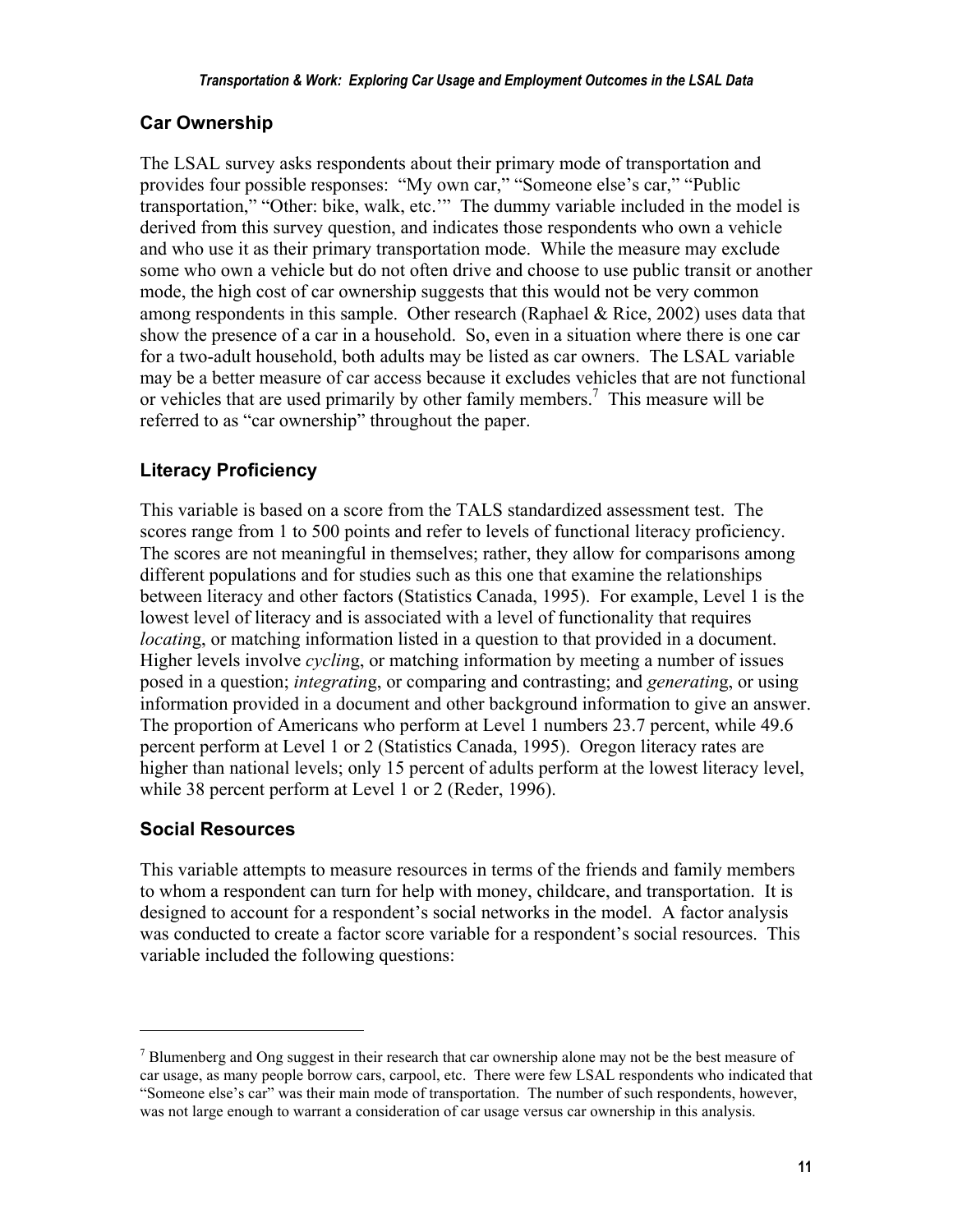<span id="page-17-0"></span>*Are there people in your life who will:* 

- Give you time? (e.g.: childcare, moving)
- Help you with emotional support?
- Help you with transportation?
- Help you with money?
- Help you with daily chores?

The questions were designed to get at the issue of turbulence, or the ability of respondents to cope with conflicts and issues that might disrupt the flow of their daily lives. The factor analysis revealed one factor, with a chi-square of 4.607, degrees of freedom of 5, and significance of .466. The factor was not significant, meaning that it was not significantly different from the data, and does in fact fit the data set.

### **Study Limitations**

One limitation of the study is that it does not address the issue of colinearity between car ownership and employment outcomes. Other research (Raphael & Rice, 2002) acknowledges that there may be two-way effects between these two variables and uses two-stage least squares regression to sort them out. This procedure was beyond the scope of this analysis, which means that the results cannot be relied upon for determining causality.

Another limitation of the study is that it does not account for spatial differences in respondent home and work locations. There are substantial differences in transit access between different areas of Portland, and a job seeker's transit accessibility from home may contribute to his or her ability to find and maintain employment.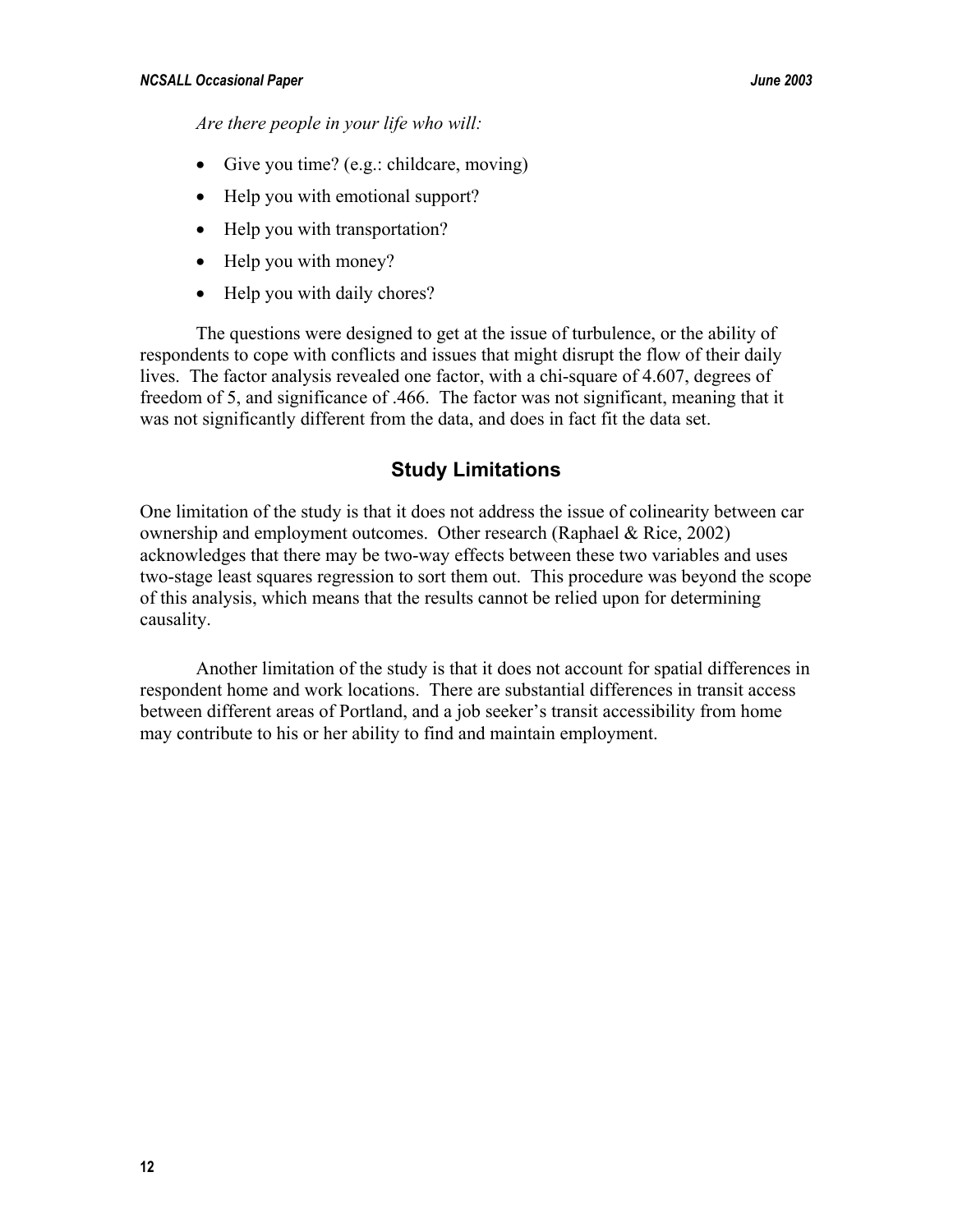# **Descriptive Statistics**

<span id="page-18-0"></span>Table 4 provides descriptive data on many of the variables included in the model. The age range in the sample is limited due to the parameters set by the study design. There is substantial variation in weeks worked in the last year—the median was 52 weeks, or a full year, but the responses range from 12 to 52 weeks. The range in household income was also substantial—almost \$200,000 per year.

|                    | Median | Mean   | Range   | St. Deviation |
|--------------------|--------|--------|---------|---------------|
| Age                | 29     | 29.8   | 26      | 8.3           |
| Number of Children |        | 1.0    | 6       | 1.1           |
| Household size     | 3      | 3.74   | 9       | 1.88          |
| Weeks Worked       | 52     | 46.6   | 40      | 9.4           |
| Weekly Wage        | 434    | 507.0  | 2009    | 360.4         |
| Household Income   | 33.851 | 42.147 | 199,966 | 34,195        |

**Table 4. Descriptive Data** 

Car usage is addressed in Figure 1. Sixty percent of study respondents use cars as their primary mode of transportation. This figure is consistent with findings reported in the literature—approximately 36 percent of low-income people do not own a car (Goldberg, 2001).



**Figure 1. Primary Mode of Transportation (in percent)**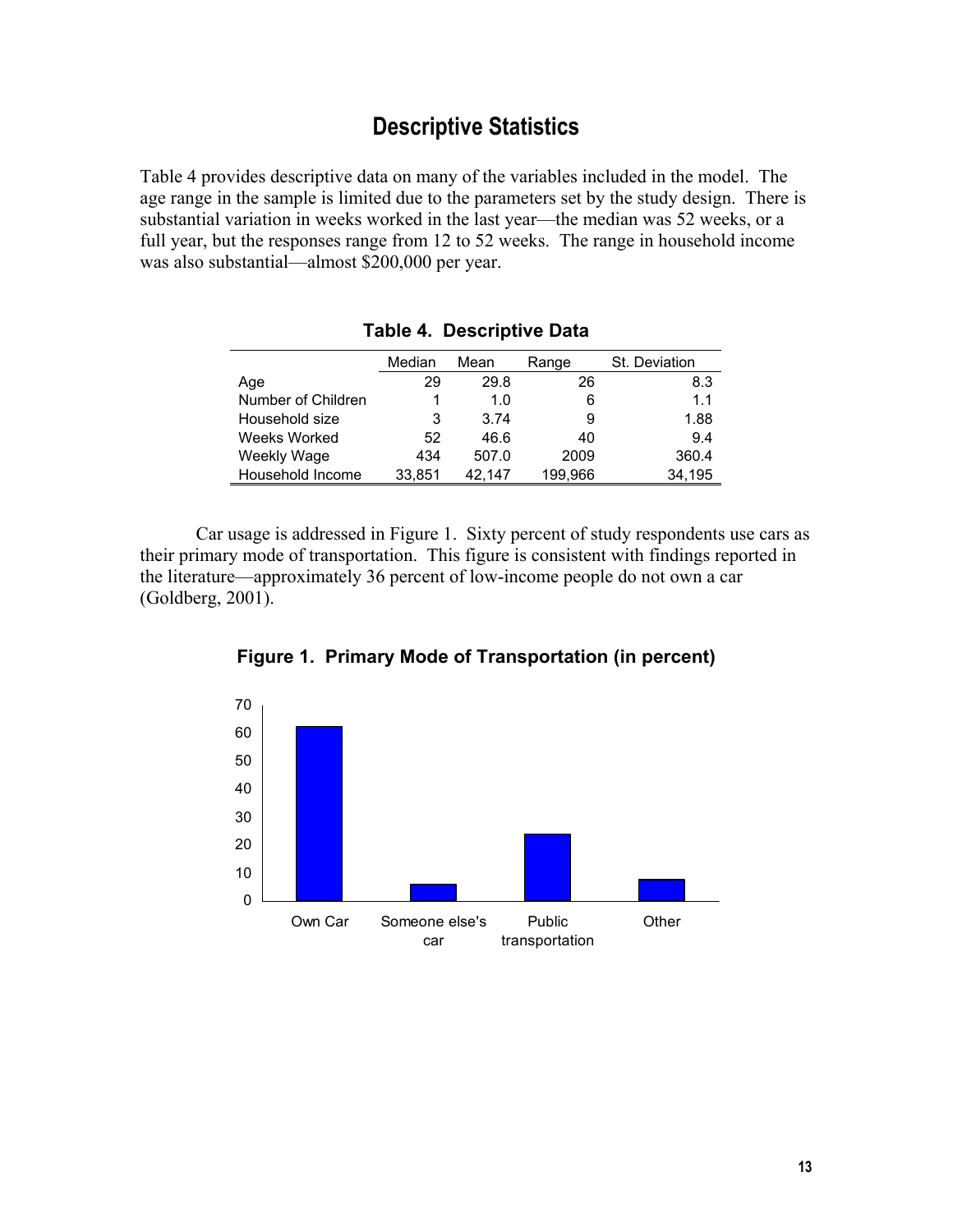#### *NCSALL Occasional Paper June 2003*

Table 5 shows something about car ownership among different groups within the sample. Many more women did not use cars as their primary mode of transportation than men. Interestingly, respondents at or near the poverty level more often used a car as their primary mode of transportation than did respondents with incomes solidly above the poverty level.

|                            | Own Car is Primary Mode |
|----------------------------|-------------------------|
|                            | (percent)               |
| Women                      | 59                      |
| Men                        | 65                      |
| Had Car at Wave 1          | 63                      |
| Did Not Have Car at Wave 1 | 62                      |
| At or Near Poverty Level   | 72                      |
| Above Poverty Level        | 61                      |

**Table 5. Car as Primary Mode Crosstabulation**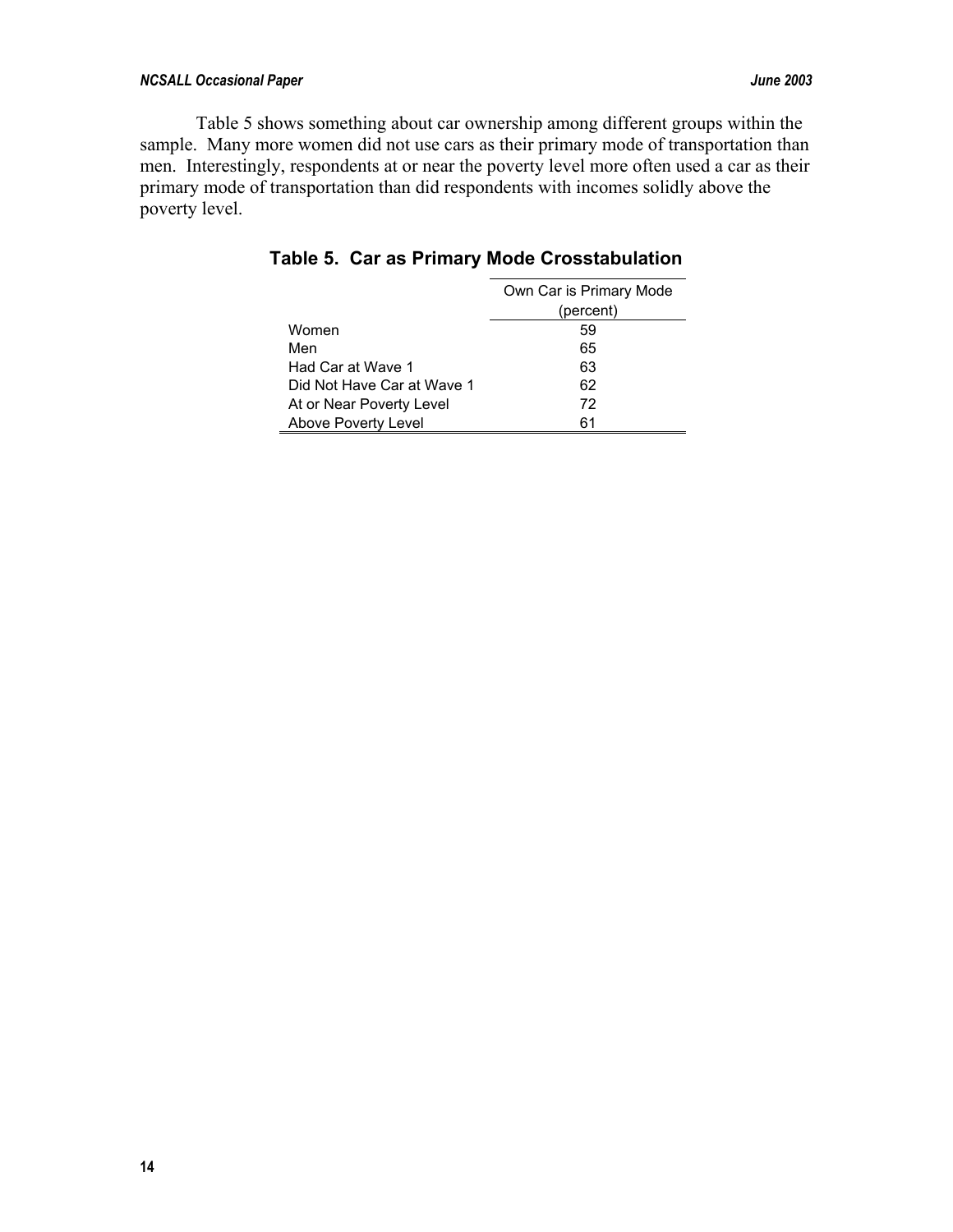### **Regression Results**

<span id="page-20-0"></span>The results of the analysis are reported in the order of the research questions. See Table 6.

#### **What Is the Impact of Car Ownership on Non-High School Graduates?**

Car ownership had a significant, positive effect in each of the three models. It improved the likelihood of being employed (Model 1) by 80 percent – all things constant, respondents who used a personal vehicle as their primary form of transportation were much more likely to be employed than those without access to a personal vehicle. The effect on average weekly wages (Model 2) was approximately \$275, and the effect of weeks worked (Model 3) was approximately eight and a half weeks. Colinearity poses a challenge in interpreting these results. Causality cannot necessary be inferred from these results, only that a strong relationship exists between the variables. However, what is notable is that these results are consistent with the literature.

There may be a few explanations for these findings. First, job seekers who own vehicles have greater flexibility in their search than those who are dependent on other modes. They can search farther and at different times, and this flexibility may allow them more choice in employment and it may make them more competitive for steady, higher-paying positions. The other issue is that a personal vehicle, when in proper working condition, is a reliable, dependable mode of transportation. Unlike employees who rely on public transit or friends who drive them to work, drivers can generally be sure that they will make it to work on time. This decreases their tardiness or absenteeism, thus contributing to better wages and longer job retention.

The outcomes from the demographic variables were generally in line with other research. While gender was not significant in determining employment status (Model 1), it was significant for predicting average weekly wage and weeks worked. All else constant, the effect on wage (Model 2) was negative, meaning that women earned \$250 less per week than men. The effect on weeks worked (Model 3) was positive, and had the effect of three more weeks worked per year. These results are in line with literature that suggests that many women take lower-paying, part-time jobs. Also, these patterns may be related to the employment pressures imposed by welfare reform. It is interesting that in this sample, being female did not make a person more or less likely to be employed.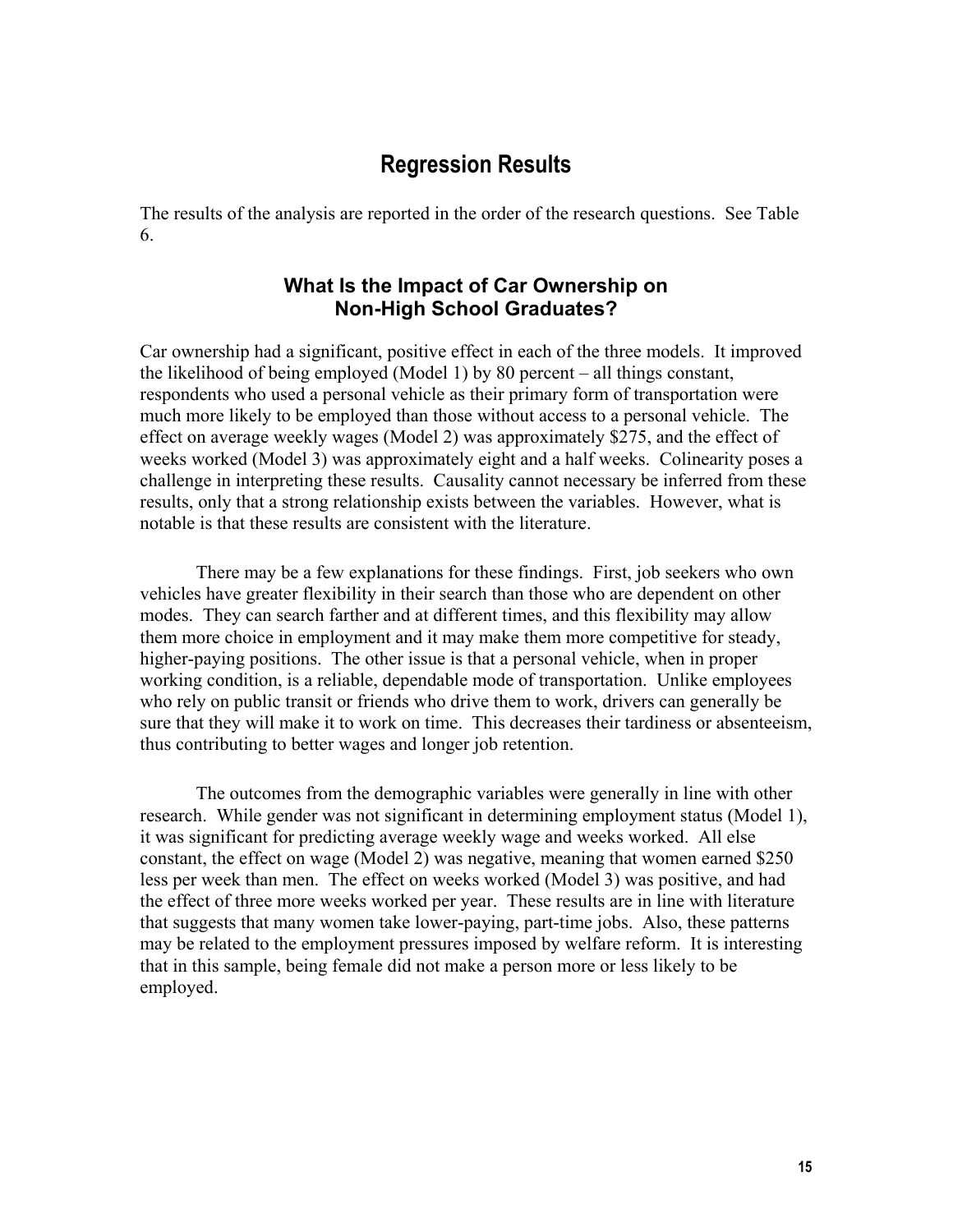|                                                   | Employed,                       | Average                    | <b>Weeks</b>               |
|---------------------------------------------------|---------------------------------|----------------------------|----------------------------|
|                                                   | $Y/N^a$                         | Weekly Wage <sup>b</sup>   | <b>Worked</b> <sup>b</sup> |
|                                                   | Model 1                         | Model 2                    | Model 3                    |
| Woman                                             | 1.07                            | $-256.019$                 | 2.993                      |
|                                                   | (0.07)                          | $(-7.008)$                 | (2.643)                    |
| Age at Wave 3                                     | 1.06                            | 0.197                      | 0.171                      |
|                                                   | (9.56)                          | (0.086)                    | (2.444)                    |
| Has children under age 2                          | 1.78                            | 56.573                     | 3.614                      |
|                                                   | (1.17)                          | (1.025)                    | (2.001)                    |
| Minority                                          | 0.53                            | 151.56                     | $-1.277$                   |
|                                                   | (5.28)                          | (3.824)                    | $(-1.061)$                 |
| Own car is primary mode of transportation         | 1.84                            | 275.803                    | 8.588                      |
|                                                   | (4.58)                          | (6.741)                    | (7.026)                    |
| High School Diploma/GED                           | 0.97                            | $-57.792$                  | 2.135                      |
|                                                   | (0.01)                          | $(-1.156)$                 | (1.426)                    |
| Literacy score                                    | 1.01                            | 0.936                      | 0.00                       |
|                                                   | (2.69)                          | (2.156)                    | (3.023)                    |
| Personal resources factor                         | 1.05                            | 28.214                     | 0.738                      |
|                                                   | (0.07)                          | (1.527)                    | (1.213)                    |
| Constant                                          | 0.19                            | 116.834                    | 20.172                     |
|                                                   | (2.5)                           | (0.777)                    | (4.416)                    |
| Chi-Square (F statistic for models 2 & 3)         | 28.74                           | 15.374                     | 9.806                      |
| -2 Log likelihood (Significance for models 2 & 3) | 356.32                          | 0.000                      | 0.000                      |
|                                                   | 0.110<br>Nagelkerke<br>R Square | 0.258<br>Adjusted R Square | 0.144                      |

| Table 6. Regression Results, Entire Sample |
|--------------------------------------------|
|--------------------------------------------|

**Results significant at the .05 level or greater are in bold.**

a. The Exp(B) (odds-ratio) and Wald statistic are reported for each variable; Wald in parentheses.

b. The B coefficient and t statistic are reported for each variable; coefficient in parentheses.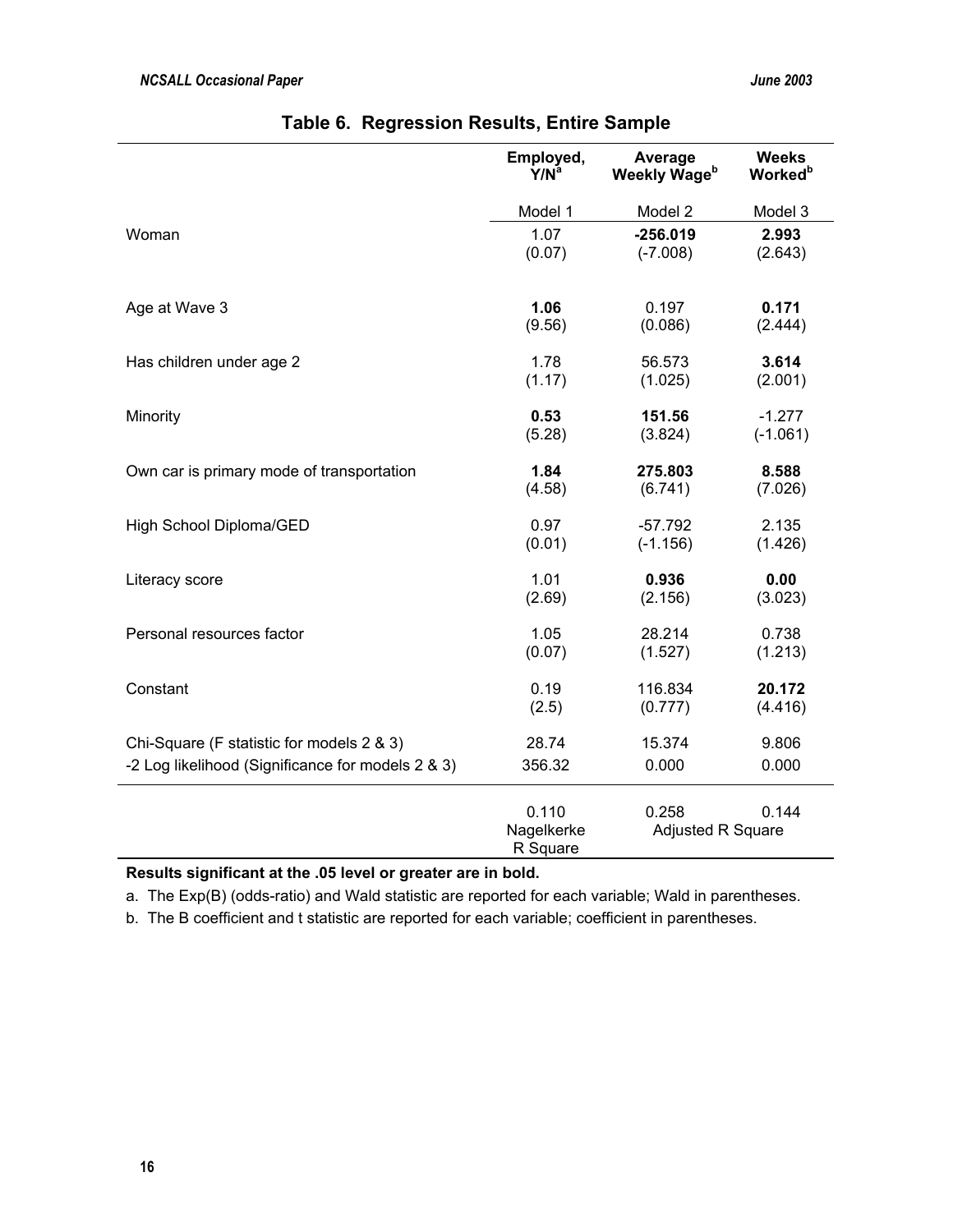#### *Transportation & Work: Exploring Car Usage and Employment Outcomes in the LSAL Data*

<span id="page-22-0"></span>Age is significant in the logistic regression model for employment status (Model 1). The odds ratio is 1.05, meaning that all things being equal, a respondent at a given age is about five percent more likely to be employed than a respondent who is one year younger. The effect of age on wages (Model 2) was not significant. The effect on weeks worked per year (Model 3) was positive; being one year older improved weeks worked by approximately two weeks. These results can probably be attributed to life cycle effects – as adults age they are more likely to take higher-paying, steady jobs.

The effect of having young children was not significant in predicting employment status (1) or weekly wages (2). It did have a significant and positive effect on weeks worked (3). All else constant, having children under age two resulted in approximately three and a half more weeks worked in the previous year. This may be explained by parents' need for greater stability in employment. The next section contains a more detailed description of the differences between women and men.

Racial minority status was significant for predicting employment status and weekly wage, but not for weeks worked. The odds ratio for employment status was .526. This means that all things being equal, minorities were approximately 50 percent less likely to be employed than whites. The effect on average weekly wage, however, was positive. Minority status resulted in approximately \$150 more in weekly earnings. It may be that the inclusion of literacy proficiency in this model explains the discrepancy between this and other research.

### **How Does the Role of Car Ownership Change in the Context of Other Factors, Such as Levels of Literacy Proficiency and Social Resources?**

Step analysis allowed an examination of how the addition of other human capital variables to the model affected the role of car ownership in explaining employment outcomes. The added human capital variables were high school diploma or GED, literacy proficiency, and social resources. This statistical procedure calculates the model with demographic variables only, and then adds the additional variables to allow close examination of the effects. If the difference between a new step and the previous step is significant, it means that the new variable added significant explanatory power to the model. Table 7 shows the results; car ownership was still significant when the additional factors were included in the model. The addition of the human capital variables did not have significant effects.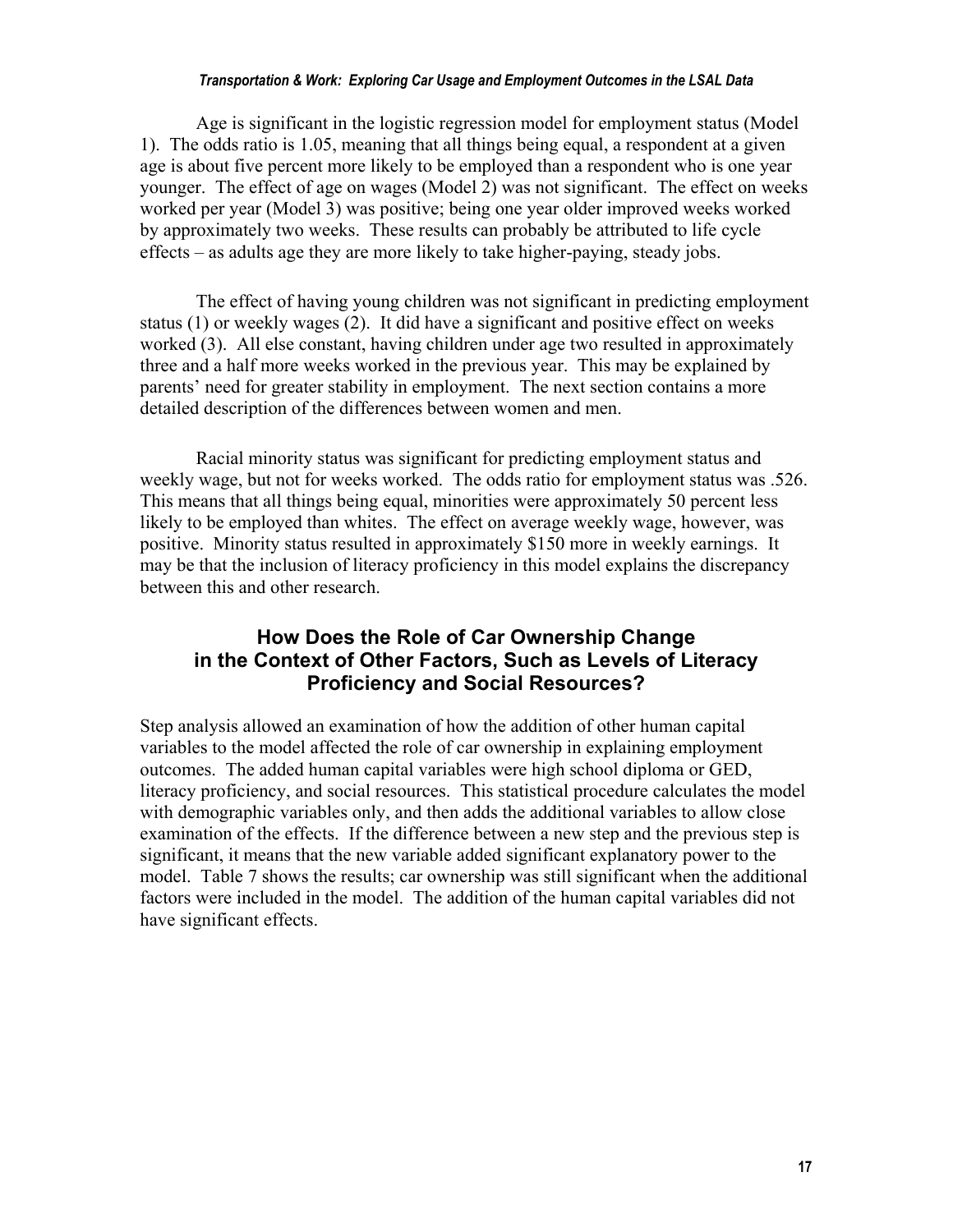|                                | <b>Employed, Y/N</b><br>Model 1 | <b>Weekly Wage</b><br>Model 2 | <b>Weeks Worked</b><br>Model 3 |
|--------------------------------|---------------------------------|-------------------------------|--------------------------------|
|                                | Nagelkerke                      | R Square                      | R Square                       |
| Step 1 Demographic Variables   | 0.058                           | 0.141                         | 0.031                          |
| Step 2 Car Ownership           | 0.1                             | 0.258                         | 0.134                          |
| Step 3 Diploma or GED          | 0.1                             | 0.261                         | 0.139                          |
| Step 4 Literacy Proficiency    | 0.11                            | 0.271                         | 0.157                          |
| <b>Step 5 Social Resources</b> | 0.11                            | 0.276                         | 0.16                           |

**Table 7. Model Summary, Entire Sample** 

The high school diploma/GED was not significant in any of the models, nor did it add much to the explanatory power of the models. This may be because so few of the respondents had earned a certificate: only 116 out of the entire sample of 934. Also, studies have shown that the benefits of GED attainment do not manifest in the first few years (Tyler, 1998).

The results of the literacy score appear small because they are based on a scale of 500 points. However small, the results are still significant. The effect of a one-point increase in literacy score is significant, resulting in an odds ratio of 1.005. This means that a one-point increase in literacy proficiency improves one's chances of being employed (1) by 0.05 percent. The effect on average weekly wage (2) is significant; all things constant, a one-point increase results in 90 additional cents per week. The effect on weeks worked (3) is negligible, but significant. The effect of literacy proficiency did not improve the explanatory power of the model.

That the literacy score was significant and the GED was not shows that the certificate is not a good proxy for proficiency, at least for this group. Instead, these results suggest that regardless of whether or not a respondent has earned the GED, gains in literacy proficiency can contribute to improvements in employment outcomes. This finding may be significant for policy, suggesting that the most important focus for adult education programs should be skill improvement rather than the GED test specifically.

The effect of a respondent's resources was not significant in any of the models, nor did it have much impact on the R Square measure.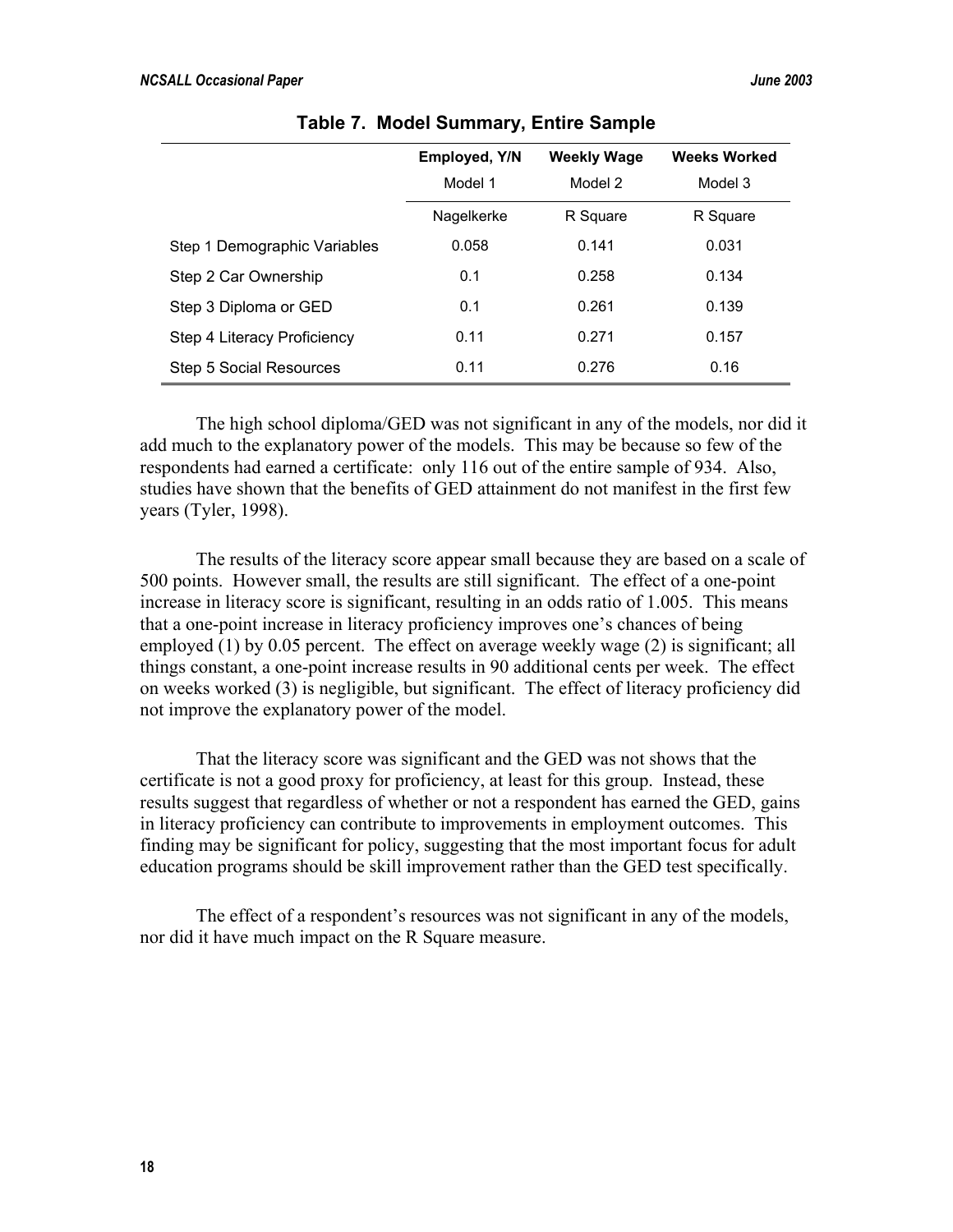#### **How Do These Effects Differ between Men and Women?**

#### <span id="page-24-0"></span>**Car Ownership**

While car ownership had a significant, positive effect in each of the three models tested on the whole sample, the effects on men and women were different. Car ownership was not significant in predicting employment status for women (Model  $1_w$ ), but men who used a car as their primary mode of transportation (Model  $1<sub>m</sub>$ ) were almost five times more likely to be employed than those who did not. Why is car ownership so much more important for men than for women? Given that women's travel behavior often involves more trip-chaining than men, this result is curious. Perhaps it is tied in with colinearity – men make more money, so they may be more likely to own a car, which also means they are more likely to be employed. This result may also reflect the impact of culture/tradition, where men are more likely to drive than women and are more likely to take the car in a one-car household.

Car ownership was significant in predicting average weekly wages and weeks worked for women and men. The effect on wages (Model  $2_w$  and  $2_m$ ) was approximately \$120 per week for women, and \$300 per week for men. Women with a car worked about seven more weeks per year (Model  $3<sub>w</sub>$ ) than those without, while men with a car worked 11more weeks (Model  $3<sub>m</sub>$ ) than men without a vehicle. In these results, car ownership appears to have stronger effects for men than for women. Again, this may suggest that women are more likely to make do with transportation alternatives such as public transportation and carpooling.

#### **GED or High School Diploma**

The effect of a respondent having a GED or high school diploma was not significant for women in any of the models and was not significant in predicting average weekly wage (Model  $2<sub>m</sub>$ ) and weeks worked (Model  $3<sub>m</sub>$ ) by men. The variable did contribute to predicting employment status (Model  $1<sub>m</sub>$ ), however. Men who held a GED or high school diploma were three and a half times more likely to be employed than those who did not. Although a deeper analysis of the GED's impact on employment status is beyond the scope of this study, it may be conjectured here that this result can be explained by gender differences in occupation. The diploma or GED certificate may be more important for jobs with higher prestige, and it is possible that men in the study were more likely to be employed in these occupations.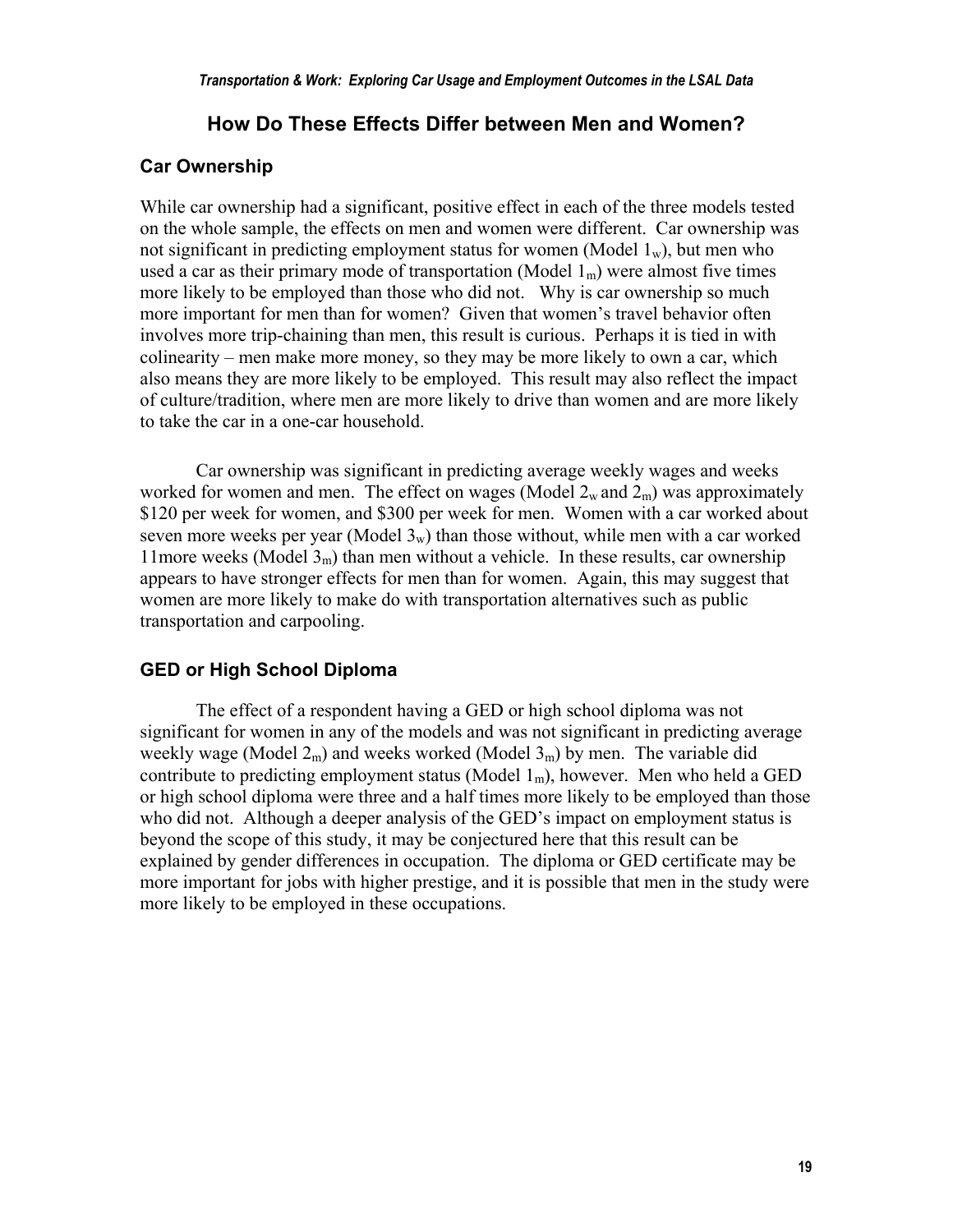|  | Table 8. Regression Results, Men and Women |  |  |  |  |
|--|--------------------------------------------|--|--|--|--|
|--|--------------------------------------------|--|--|--|--|

|                                                   | Employed, Y/N <sup>a</sup> |                     | <b>Average Weekly</b> |                          | Weeks Worked <sup>b</sup> |                   |
|---------------------------------------------------|----------------------------|---------------------|-----------------------|--------------------------|---------------------------|-------------------|
|                                                   |                            |                     |                       | <b>Wage</b> <sup>b</sup> |                           |                   |
|                                                   | Women<br>Model $1_w$       | Men<br>Model $1m$   | Women<br>Model $2_w$  | Men<br>Model $2m$        | Women<br>Model $3_w$      | Men<br>Model $3m$ |
| Age at Wave 3                                     | 1.11                       | 1.01                | $-2.091$              | 1.006                    | 0.226                     | 0.000             |
|                                                   | (7.87)                     | (0.061)             | $(-0.866)$            | (0.264)                  | (2.087)                   | (0.664)           |
| Has children under age 2                          | 2.5                        | 0.47                | $-125.275$            | 197.632                  | 4.301                     | $-0.141$          |
|                                                   | (1.08)                     | (0.994)             | $(-2.602)$            | (1.576)                  | (1.912)                   | $(-0.041)$        |
| Minority                                          | 0.417                      | 0.567               | $-38.747$             | 227.414                  | 0.421                     | $-3.452$          |
|                                                   | (3.8)                      | (1.9)               | $(-0.969)$            | (3.263)                  | (0.249)                   | $(-1.864)$        |
| Own car is primary mode of transportation         | 0.726                      | 4.96                | 123.706               | 311.824                  | 6.716                     | 10.813            |
|                                                   | (0.386)                    | (15.002)            | (2.837)               | (4.522)                  | (3.584)                   | (5.987)           |
| High School Diploma/GED                           | 0.494                      | 3.616               | 2.936                 | $-63.52$                 | 2.363                     | 1.59              |
|                                                   | (1.97)                     | (4.188)             | (0.056)               | $(-0.823)$               | (1.086)                   | (0.74)            |
| Literacy score                                    | 1.01                       | 1.001               | $-0.712$              | 1.985                    | 0.000                     | 0.000             |
|                                                   | (6.87)                     | (0.069)             | $(-1.676)$            | (2.795)                  | (4.269)                   | (0.77)            |
| Personal resources factor                         | 1.097                      | 0.916               | 27.2                  | 66.257                   | 0.861                     | $-0.17$           |
|                                                   | (0.146)                    | (0.106)             | (1.769)               | (1.793)                  | (1.163)                   | $(-0.162)$        |
| Constant                                          | 0.016                      | 1.238               | 596.655               | $-263.504$               | 11.333                    | 29.955            |
|                                                   | (5.7)                      | (0.019)             | (3.791)               | $(-1.137)$               | (1.761)                   | (4.636)           |
| Chi-Square (F statistic for models 2 & 3)         | 33.06                      | 22.19               | 5.635                 | 8.11                     | 6.243                     | 6.048             |
| -2 Log likelihood (Significance for models 2 & 3) | 157.54                     | 172.233             | 0                     | 0                        | 0                         | $\pmb{0}$         |
|                                                   | 0.244                      | 0.166               | 0.163                 | 0.267                    | 0.149                     | 0.145             |
|                                                   |                            | Nagelkerke R Square |                       |                          | Adjusted R Square         |                   |

**Results significant at the .05 level or greater are in bold.**

a. The Exp(B) and Wald statistic are reported for each variable; Exp(B) in larger print.

b. The B coefficient and t statistic are reported for each variable; coefficient in larger print.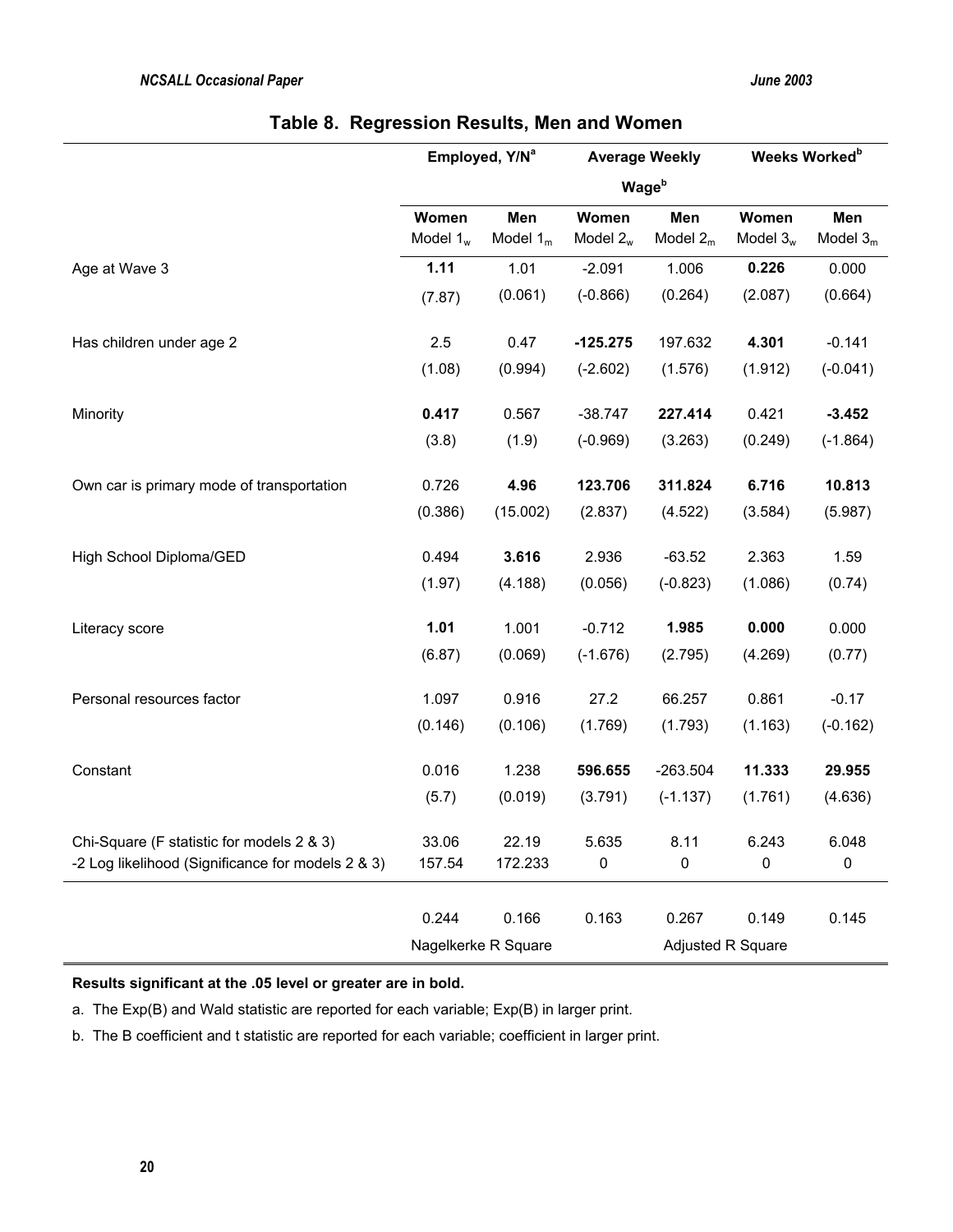### **Literacy Proficiency**

Literacy proficiency also varied by gender. Remember, the TALS is based on a 500 point scale, so the effect can be significant even though the value attached to one point is small. The variable was not significant in predicting the employment status of men (Model  $1_m$ ), but the odds ratio was 1.01 for women (Model  $1_w$ ). The effect on weeks worked was also significant for women but not for men. A one-point increase in score has a significant and positive relationship with weeks worked (Model  $3_w$ ), although the effect is very small. The effect on average weekly wages was significant for men but not for women. A one-point increase in score would increase a man's weekly earnings (Model  $2<sub>m</sub>$ ) by approximately two dollars. Literacy was important for women's employment status and weeks worked, and important for men's wages. These results also may be explained by the higher likelihood of women to have part-time jobs, and support studies suggesting women are more likely to take part-time, lower-skilled jobs. Literacy proficiency helps them gain and keep employment, but perhaps there is a wage ceiling for women who did not graduate from high school. The results would suggest that the same does not hold true for men; literacy proficiency can help increase their earning potential.

### **Personal Resources Factor**

The effect of a respondent's resources was not significant in any of the models, although this factor did have substantial effects on the explanatory power of the weekly wage models. This may mean that having strong social networks helps people get into higher paying jobs. It may also mean that people in higher paying jobs are more likely to have friends and family with the resources to help them with money, childcare, and transportation if they need it. The results are not significant, and no causality can be inferred from them. However, the effect of this variable in the model does suggest that there is a relationship between earnings and the strength of social networks that should be explored further.

### **Demographic Variables**

There were also demographic differences between men and women. Age was significant in predicting the employment status of women in the sample, but not for men. The odds ratio was 1.11, meaning that an increase of one year in age improves the likelihood of a woman being employed (Model  $1_w$ ) by 11 percent. Age was not significant for men or women in predicting average weekly wage (Model 2), but it was significant in predicting weeks worked by women (Model  $3_w$ )—one year in age resulted in approximately .226 more weeks worked. Why is age more important for women than for men? Previously discussed findings suggest that the presence of a young child increases stability—perhaps this factor becomes more influential over time.

This analysis is further supported by findings related to the presence of a young child. The presence of young children did not make a difference in earnings or weeks worked by men in the sample. The effect of having children less than two years of age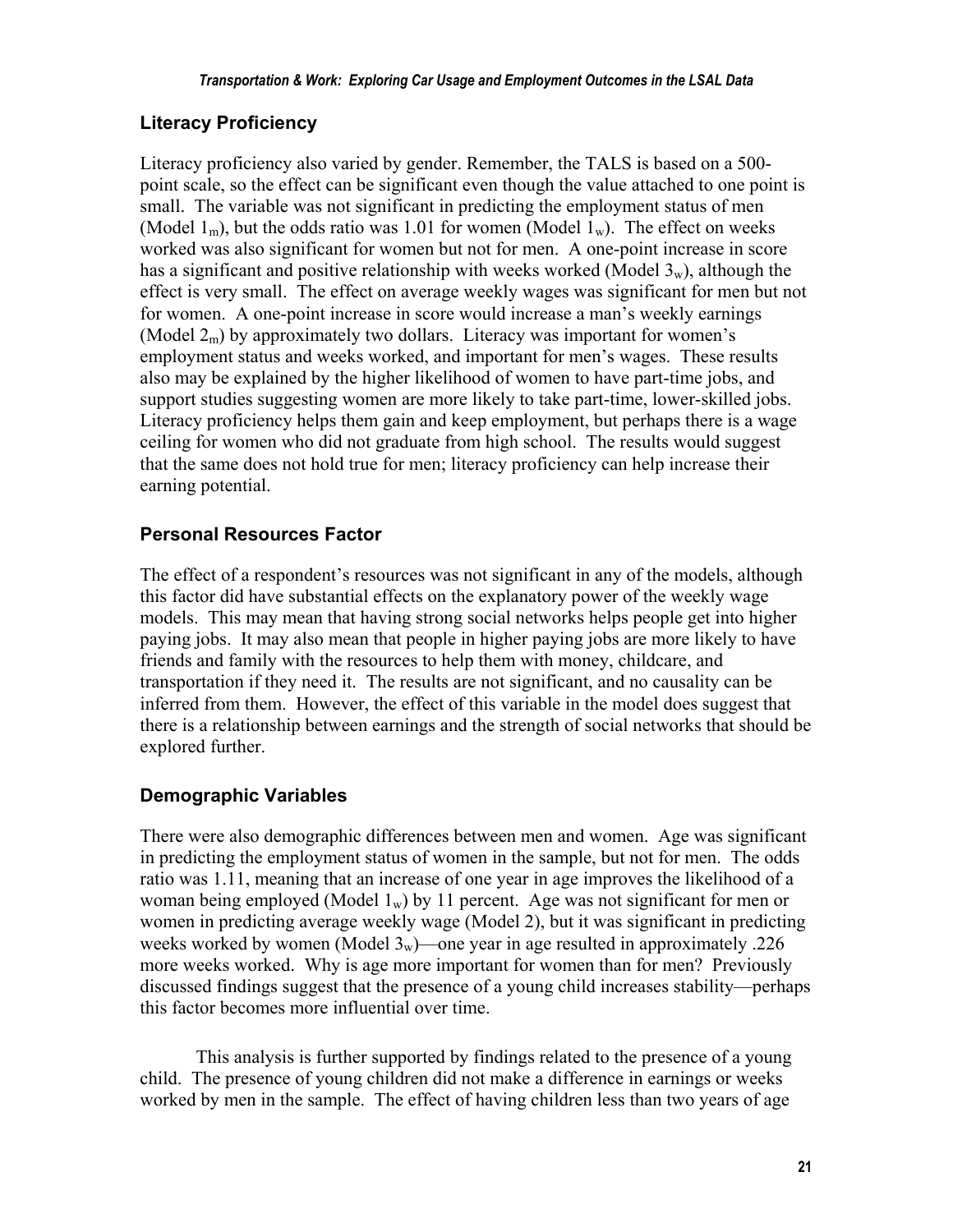#### <span id="page-27-0"></span>*NCSALL Occasional Paper June 2003*

was not significant in predicting the employment status of women (Model 1). It was, however, significant in predicting the average weekly wage and weeks worked of women. The presence of young children decreased weekly wages of women (Model  $2_w$ ) by \$125, and increased their weeks worked (Model  $3<sub>w</sub>$ ) by four weeks. This means that women with young children earn less but work more. Again, this may be explained by the uncertainty created by a young child. Women may be less able to maintain steady employment at a higher paying job because of the conflicts that arise when their childcare falls through or when children are ill. At the same time, they may take steady, part-time work that is more flexible and easier to keep.

Minority status was significant for predicting employment status for women and earnings and weeks worked by men. The odds ratio on the employment status of women (Model  $1_w$ ) was .417, meaning that all things being equal, minority women were approximately 60 percent less likely to be employed than white women. The effects on the employment outcomes of men were mixed. Minority status had a positive effect on weekly wages (Model  $2<sub>m</sub>$ ), increasing weekly earnings by approximately \$230. The effect on weeks worked was negative, however. All things constant, minority status had the effect of approximately three and a half fewer weeks worked (Model  $3<sub>m</sub>$ ) for minority men than white men. Again, this may be explained by the effect of accounting for literacy proficiency in the model.

### **Model Summary**

Table 9 compares the outcomes of each of the models. They show very different results. The models had different strengths for men and women together and separately. The strongest results were for employment status of women and wages for men. There was virtually no difference in the three sub-samples in terms of weeks worked. This means this combination of variables was strongest in explaining variations in employment status and wages, but other factors not accounted for in the model influence weeks worked.

|       | Employed, Y/N | Weekly Wage | Weeks Worked |
|-------|---------------|-------------|--------------|
| All   | 0.110         | 0.258       | 0.144        |
| Women | 0.244         | 0.163       | 0.149        |
| Men   | 0.166         | 0.267       | 0.145        |

### **Table 9. Model Summary, R Square**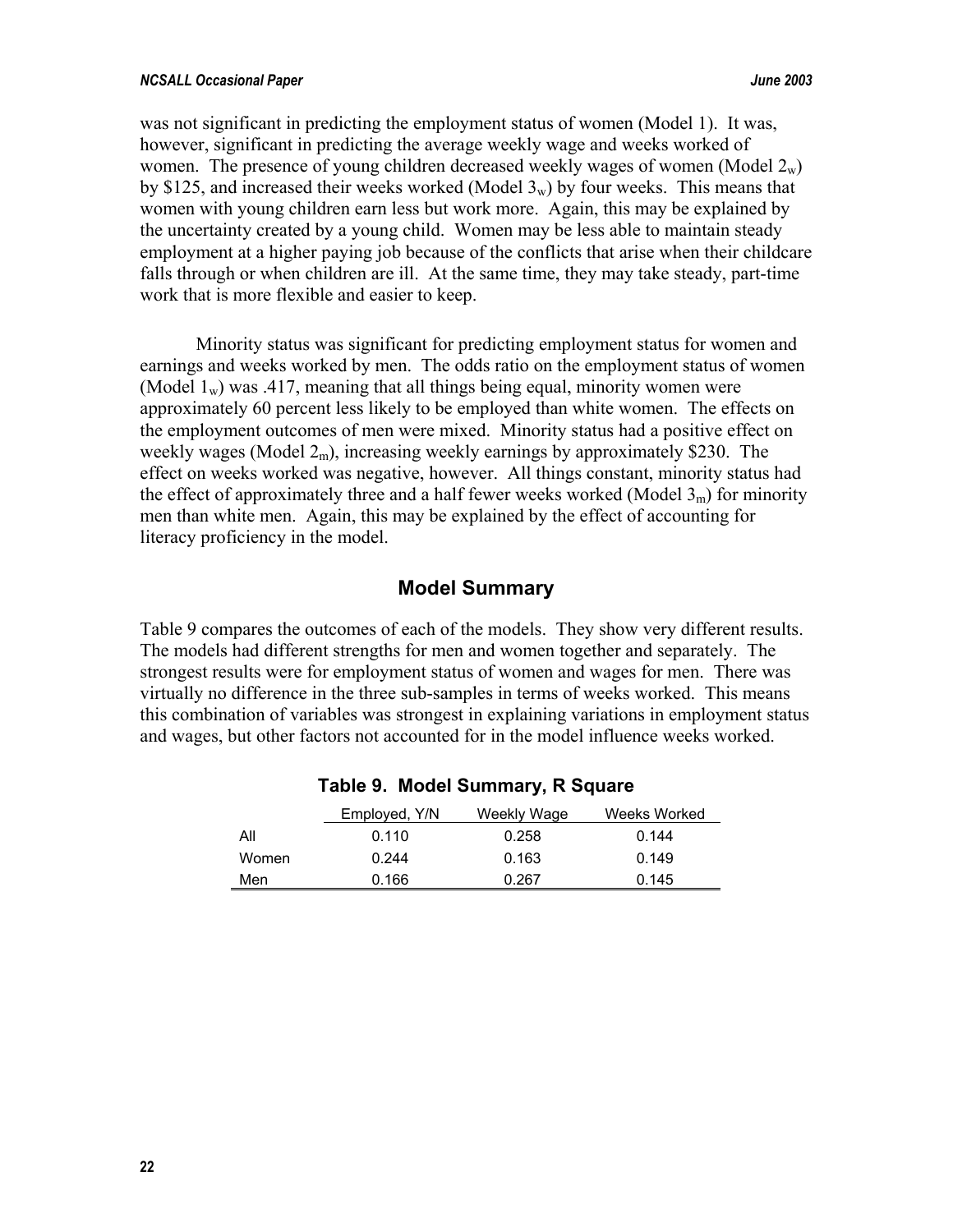### **Discussion**

<span id="page-28-0"></span>Some of the most interesting findings of this research revolve around the effects of car ownership, literacy score, resources, and GED/high school diploma. Contrary to other research that found personal connections and resources to be more important than car ownership, this study finds that the effect of resources on employment outcomes, while contributing to the explanatory power of the model, is not significant. Perhaps this is due to factors particular to this location, its slightly different population, or differences in the measures of variables. It may also be that resources and social connections are just too difficult to quantify.

The findings on car ownership are mostly in line with other research. Overall, car ownership does appear to have an important relationship to employment status, wages, and weeks worked. However, when the relationships are measured for men and women separately, the differences in the findings between this and other research emerge. This research strongly suggests that car ownership is more influential for men than for women. The effects of having a car as primary transportation resulted in a much higher likelihood of being employed, and the effects on wages and weeks worked were almost twice as high as the effects on those outcomes for women. Why is this? The literature suggests that car ownership would be more important for women because of the childcare and household duties they must balance with work. Perhaps differences in social networks play a role here. If women have more support from friends and family—people who help with money, childcare, and transportation—perhaps access to a car is less important. It may also be that women are simply more likely to make do with transportation alternatives, while men are more likely to drive. This would be especially true in one-car households.

It is hard to know for certain, without taking a more careful look at the types of jobs women take and the distances that they travel to work, but it may be that they are more likely to take service-oriented jobs closer to home, making public transit a more manageable option.

The added information provided by the literacy score and GED/high school diploma variables is interesting in light of this new data on car ownership. Having a GED or high school diploma is only significant in predicting the employment status of men. The car is important, and both car access and literacy scores have significant effects on many of the employment outcomes. Having a car as a primary mode of transportation makes a respondent four times as likely to be employed. Car ownership also improves earnings by several hundred dollars and increases weeks worked by up to eleven weeks. It may be that some of these effects can be attributed to colinearity. A two-stage least squares analysis would be required to better understand this relationship. Ultimately, these findings show that car ownership is important for this group, even when literacy proficiency and social networks are accounted for. They also show that literacy proficiency and transportation are independent of one another in the impact they exert on employment outcomes.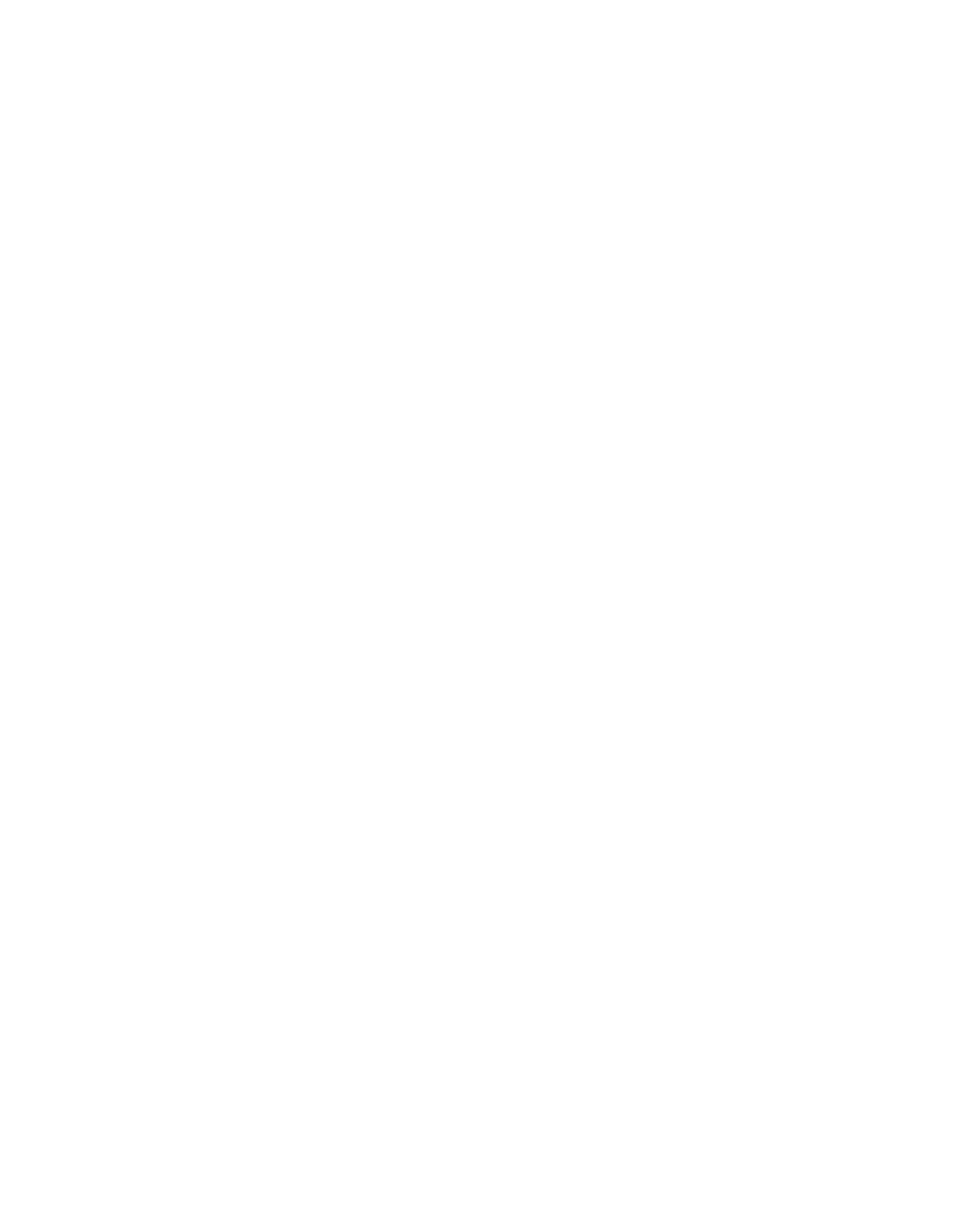# **Implications for Planners**

<span id="page-30-0"></span>The results of this analysis suggest several implications for planners, both in terms of how future research on the connection between transportation and work should be conducted, and also in terms of policy responses to this issue.

### **Personal Context in Research**

This research introduced a number of variables that were very individual in nature and provided a very personal context for the role of transportation in the work lives of LSAL respondents. Specifically, the difference in results between the high school diploma or GED and the actual literacy score shows how individual characteristics have an effect. The ability to look at three different measures of employment outcomes was also important for this research. Most transportation studies do not collect such in-depth, personal data.

As the LSAL study demonstrates, collecting this type of information can be worthwhile, even though such an effort can be expensive and time-intensive. Perhaps other interdisciplinary datasets provide similar opportunities for transportation research. Furthermore, different personal-level data may also have been helpful in understanding the car-employment connection in this analysis. What are an individual's preferences on transportation? If the person was not driving, or if that individual did not own a car, why? Is it because he or she could not afford it? Or are the reasons tied to other factors, such as personal preferences or the quality of alternate transportation options in Portland? Or did the respondent lose his or her license or vehicle for some other reason?

#### **Integrate Services**

The results of this analysis show that both transportation and literacy proficiency are important, but are not necessarily connected to one another in affecting employment outcomes. Analyses of their impact must be developed independently. However, the research also shows that those needing one of these types of services may also be in need of the other. One policy solution is to work towards integrating services for people who need them. This is a policy response already recognized—the Federal Transit Administration (FTA), for example, requires that grant programs integrate public transit and other services. Tri-Met, the public transit provider in Portland, coordinates workforce development, childcare, and other programs in its welfare-to-work planning.

#### **Consider New Options**

While this research does not conclusively find that car ownership directly leads to improvements in wages and job retention, it does show that the relationship between these elements is strong, even when other factors such as literacy proficiency are accounted for. The literature review addresses some of the reasons why singleoccupancy commuting may help people find and maintain employment: this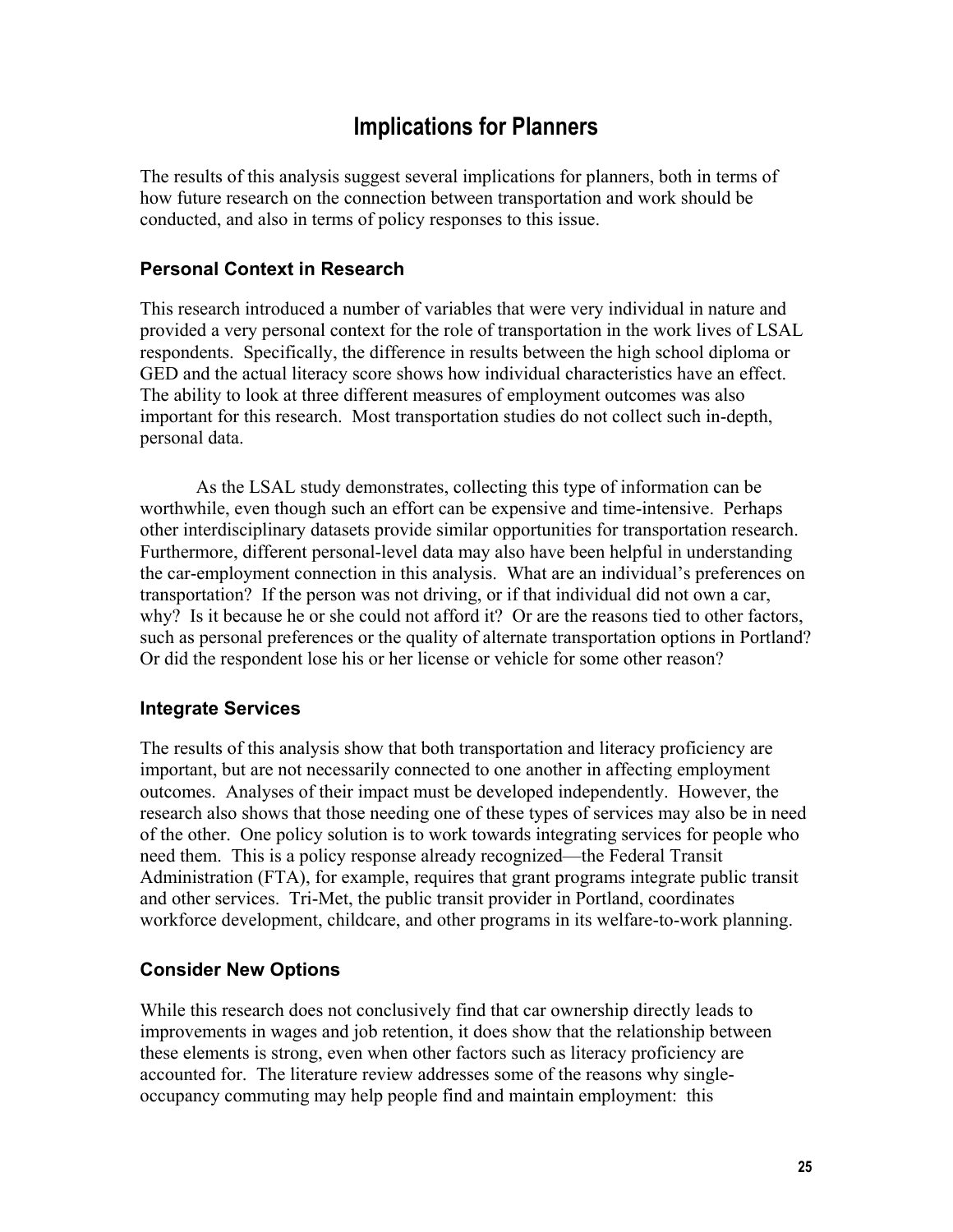#### *NCSALL Occasional Paper June 2003*

transportation mode provides the dependability and flexibility that can be critical for people struggling to balance other pressures in their lives. At the same time, the literature also addresses many of the unique burdens introduced by car ownership. The cost of purchasing and maintaining a car, as well as paying for insurance, fuel, fees, and other expenses, can outweigh the benefits of owning a car for families trying to survive on minimum wage. Furthermore, there are the societal costs associated with the additional vehicle-miles traveled that result from increased car ownership.

Policy responses to this issue should move beyond the misleading dichotomy between transit or car ownership. Other options to provide maximum flexibility and minimum burden should be instituted. Shared-car programs may provide one viable solution. Other programs, such as those that provide funds for vehicles that are used for carpooling, may also help address the problem.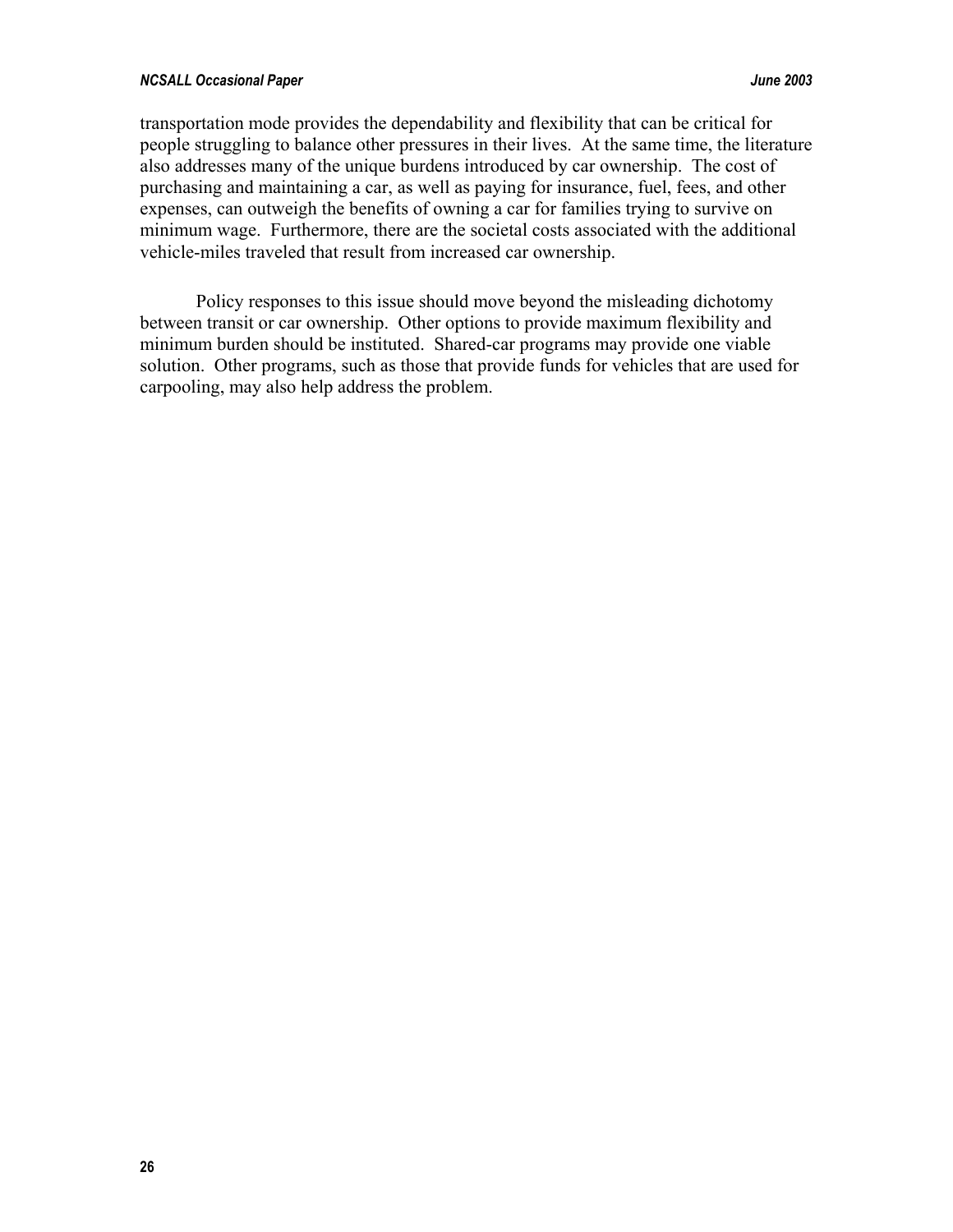# **Conclusion**

<span id="page-32-0"></span>This research used data from the Longitudinal Study of Adult Learning to examine the role of car usage in employment outcomes. The results indicate a strong relationship between car ownership and employment status, average weekly wage, and weeks worked per year. Additional analysis shows that this relationship remains strong even when other factors, such as education level, literacy proficiency, and social networks are accounted for in the model. Interestingly, the relationship varied by gender. Car usage generally was more influential in the employment outcomes of men than of women. These results show that car usage is important for non-high school graduates in Portland, and that while literacy proficiency is important as well, its impact is separate from car ownership. This work seems to suggest some directions for programs geared toward helping individuals with low educational attainment find and maintain employment. The answer may not necessarily lie solely with car ownership assistance; indeed, as suggested by this research, a combination of literacy proficiency training and flexible transportation alternatives would likely have the greatest impact.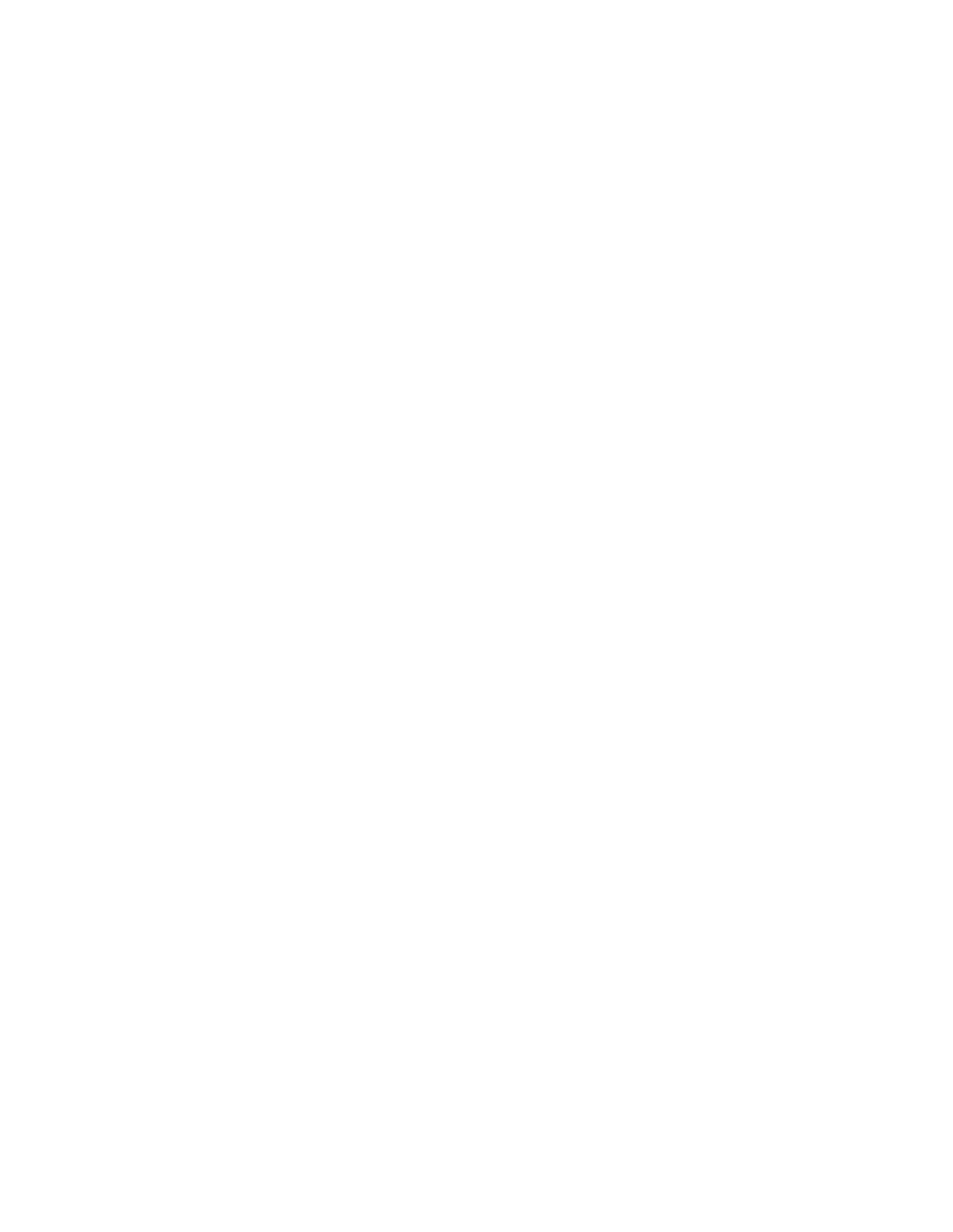## **References**

- <span id="page-34-0"></span>Brown, S.G. & Barbosa, G. (2001). Nothing is Going to Stop Me Now: Obstacles Perceived by Low-Income Women as They Become Self-Sufficient. *Public Health Nursing.* September/October 2001. Vol. 18, No. 5.
- Blumenberg, E. & Ong, P. (2001). Cars, Buses, and Jobs: Welfare Program Participants and Employment Access in Los Angeles. *TRB Paper 01-3068.* Available online: [http://www.uctc.net/papers/544.pdf.](http://www.uctc.net/papers/544.pdf) Accessed October 2002.
- Chapple, K. (2001). Time to Work: Job Search Strategies and Commute Time for Women on Welfare in San Francisco. *Journal of Urban Affairs.* Vol. 23, No. 2, pp. 155-173.
- Fletcher, C.N., Garasky, S. & Jensen, H.H. (2002). Transiting from Welfare to Work: No Bus, No Car, No Way. *Joint Center for Poverty Research, Working Paper Series.* Available online: [http://www.jcpr.org/wpfiles/fletcher\\_garasky\\_jensen\\_SRI2001.pdf.](http://www.jcpr.org/wpfiles/fletcher_garasky_jensen_SRI2001.pdf) Accessed April 2003.
- General Accounting Office. (1998). Welfare Reform: Transportation's Role in Moving from Welfare to Work. *GAO/RCED-98-16*1. Available online: [http://www.gao.gov/archive/1998/rc98161.pdf.](http://www.gao.gov/archive/1998/rc98161.pdf) Accessed April 2003.
- Goldberg, H. (2001). State and County-Supported Car Ownership Programs Can Help Low-Income Families Secure and Keep Jobs. *Center on Budget and Policy Priorities.* Available online: [http://www.cbpp.org/11-8-01wel.htm.](http://www.cbpp.org/11-8-01wel.htm) Accessed October 2002.
- Holzer, H., Stoll M. & Wissoker, D. (2001). Job Performance and Retention Among Welfare Recipients. *Joint Center for Poverty Research, Working Paper Series.*  Available online: [http://www.jcpr.org/wpfiles/holzer\\_stoll\\_wissoker.PDF](http://www.jcpr.org/wpfiles/holzer_stoll_wissoker.PDF). Accessed April 2003.
- Hosmer, D.W. & Lemeshow, S. (1989). *Applied Logistic Regression.* John Wiley & Sons: New York, NY.
- Kawabata, M. (2003). Job Access and Work: Transportation Barriers Among Autoless Adults on Welfare in Los Angeles. *Transportation Research Board 82nd Annual Meetin*g, Washington, D.C. Available online: [http://home.csis.u](http://home.csis.u-tokyo.ac.jp/~mizuki/trb2002_08r1.pdf)[tokyo.ac.jp/~mizuki/trb2002\\_08r1.pdf](http://home.csis.u-tokyo.ac.jp/~mizuki/trb2002_08r1.pdf). Accessed April 2003.
- National Institute for Literacy. (1998). The State of Literacy in America: Estimates at the local, state and national levels. Publication of the National Institute for Literacy: Washington, D.C.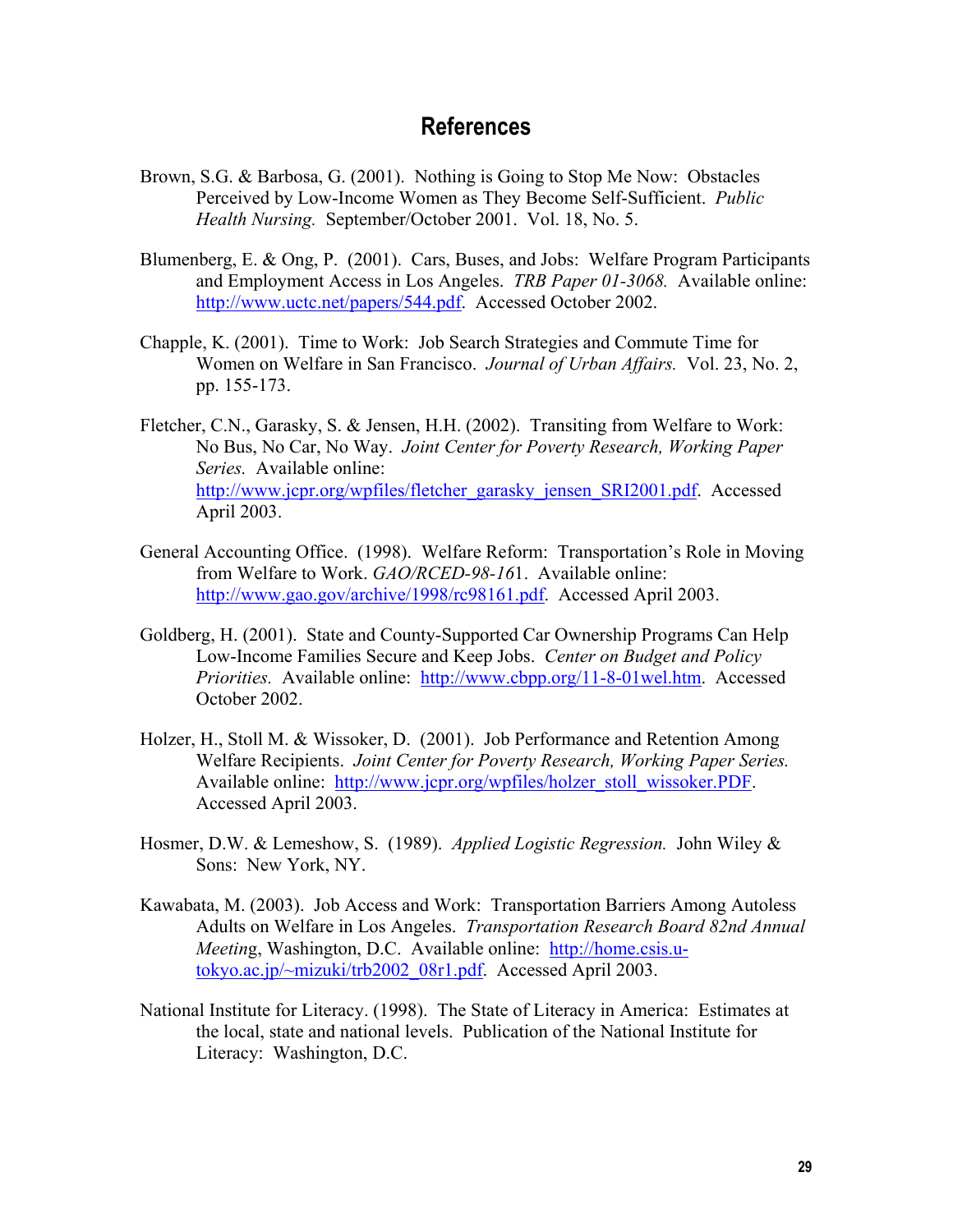- Pawasarat, J. & Stetzer, F. (1998). Removing Transportation Barriers to Employment: Assessing Driver's License and Vehicle Ownership Patterns of Low-Income Populations. *Employment and Training Institute Homepage, University of Wisconsin, Milwaukee.* Available online: [http://www.uvm.edu/Dept/ETI/dot.htm.](http://www.uvm.edu/Dept/ETI/dot.htm) Accessed April 2003.
- Raphael, S. & Rice, L. (2002). Car Ownership, Employment, and Earning*s. Journal of Urban Economics.* Vol. 52, No. 1, pp. 109-130.
- Reder, S. (1996). The State of Literacy in America: Synthetic Estimates of Adult Literacy Proficiency at the local, state and national levels. Available online: [http://www.nifl.gov/reders/reder.htm.](http://www.nifl.gov/reders/reder.htm) Accessed June 2003.
- Reder, S. & Strawn, C. (2002). Longitudinal Study for Adult Learning Home Page. Available online: <http://www.lsal.pdx.edu/>. Accessed December 2002.
- Sanchez, T. (1999). The Connection Between Public Transit and Employment. *Journal of the American Planning Association.* Summer 1999. Vol. 65, No. 3.
- Sawicki, D. & Moody, D. (2000). Developing Transportation Alternatives for Welfare Recipients Moving to Work. *Journal of the American Planning Association.*  Summer 2000. Vol. 66., No. 3.
- Spain, D. (1996). Run, Don't Walk: How Transportation Complicates Women's Balancing Act. *Women's Travel Issues: Proceedings From the Second National Conference.* Available online: <http://www.fhwa.dot.gov/ohim/womens/wtipage.htm>. Accessed October 2002.
- Statistics Canada, Organisation for Economic Cooperation and Development. (1995). *Literacy, Economy and Society: Results of the first International Adult Literacy Survey.* Publication of Statistics Canada: Ottawa, Ontario.
- Tyler, J.H. (1998). Results from a new approach to studying the economic benefits of the GED. *Focus on the Basics.* Vol. 2, Issue B. June 1998. Available online: [http://www.gse.harvard.edu/~ncsall/fob/1998/tyler.htm.](http://www.gse.harvard.edu/~ncsall/fob/1998/tyler.htm)
- Tyler, J.H., Murnane, R.J., & Willet, J.B. (2000). Estimating the Market Signaling Value of the GED. *NCSALL Research.* Available online: [http://www.gse.harvard.edu/~ncsall/research/report\\_extra.html](http://www.gse.harvard.edu/~ncsall/research/report_extra.html).
- Wachs, M. & Taylor, B. (1998). Can Transportation Strategies Help Meet the Welfare Challenge? *Journal of the American Planning Association.* Winter 1998. Vol. 64, Issue 1.